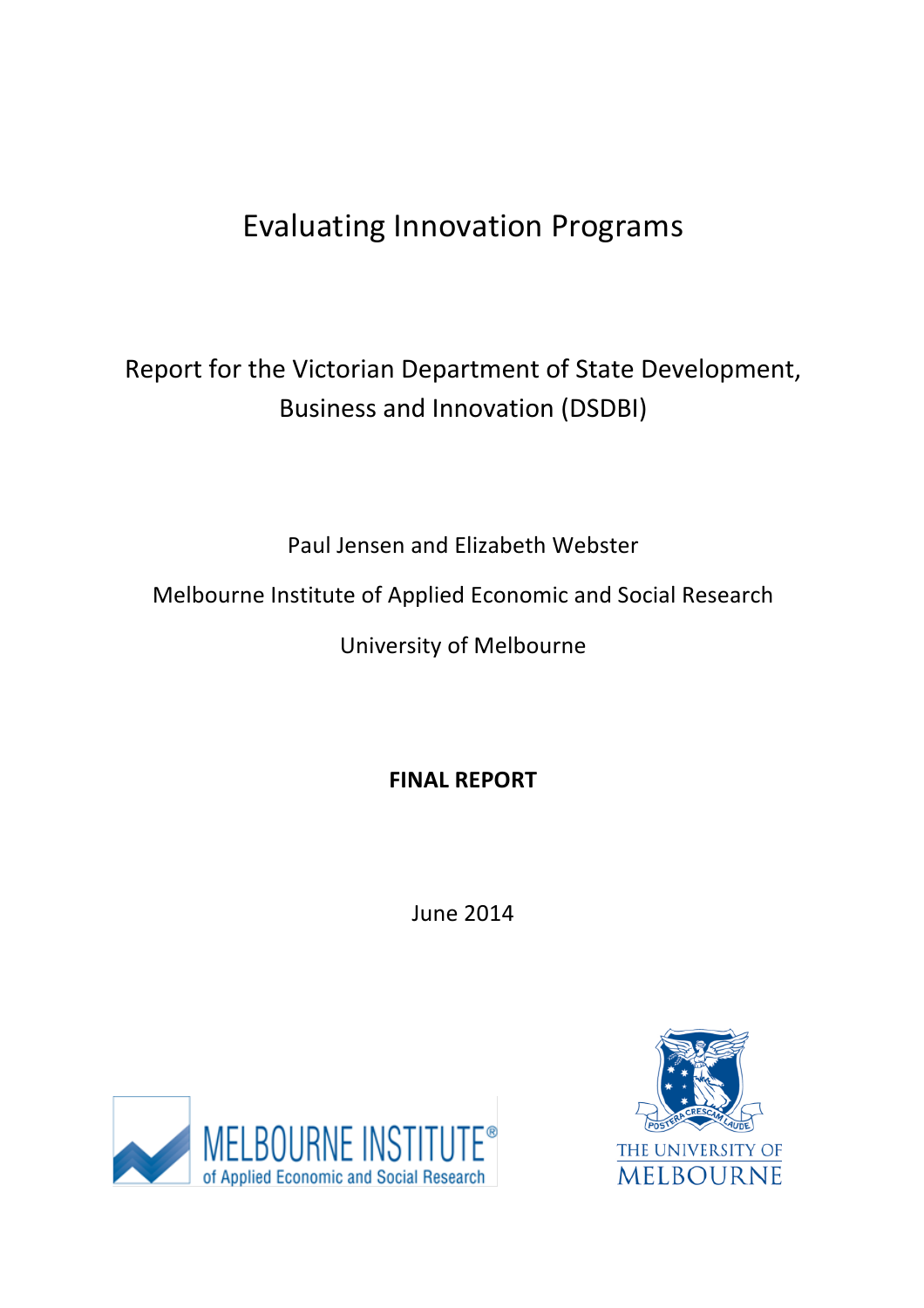# **Executive Summary**

- Evaluations must have a control group (or counterfactual). Reporting on how funds were spent, the number of people participating in a program and the outcome of program participants is a descriptive report, not an evaluation.
- It is difficult to conduct a convincing evaluation unless the evaluation framework is set up before the program began. *Ex post* evaluations can be conducted but the results are characteristically heavily qualified. The level of confidence in these *ex post* results can be too poor to provide a clear voice on what works and what does not.
- The evaluator does not need to use the gold-standard evaluation method (randomised control trials) to get solid evidence. Other ways of selecting a control group (such as using firms located in a different State) and clever estimation methods (such as difference-in-difference estimations; regression discontinuity) can provide robust evidence in less time and at cheaper cost.
- A series of consistent empirical findings are needed before people will accept a finding as a 'stylised fact' (well-acknowledged empirical regularity). This is similar to all areas of empirical research in the social, life and physical sciences. For example, our acceptance of the link between smoking and cancer is based on numerous converging studies, not a single study.
- The Government should commit to spending 1% of its program budget on evaluation. The evaluation team should be brought into the program at the design stage.
- Certain practical difficulties caused by short corporate memory hinder *ex ante* evaluations. The turnover of staff in and out of government departments makes it difficult for data which has been collected at the start of a program to be used several years later to evaluate the program. The establishment of a whole-of-government evaluation unit to oversee or undertake program evaluations could ameliorate this problem.
- The Government should consider hiring external evaluation experts from the university sector to run practical annual workshops to train the government evaluation team. These workshops need to be undertaken annually to replenish the skills within the government sector.
- Most reliable evaluations use unit-record data. The analyst must be able to see the characteristics of the individual firm in order to conduct rigorous analysis and draw strong inferences about the effects of policy. The Government should consider new initiatives to link data and generally make linked data more accessible. Technological advances are making it much cheaper (and safer in terms of privacy) than ever before.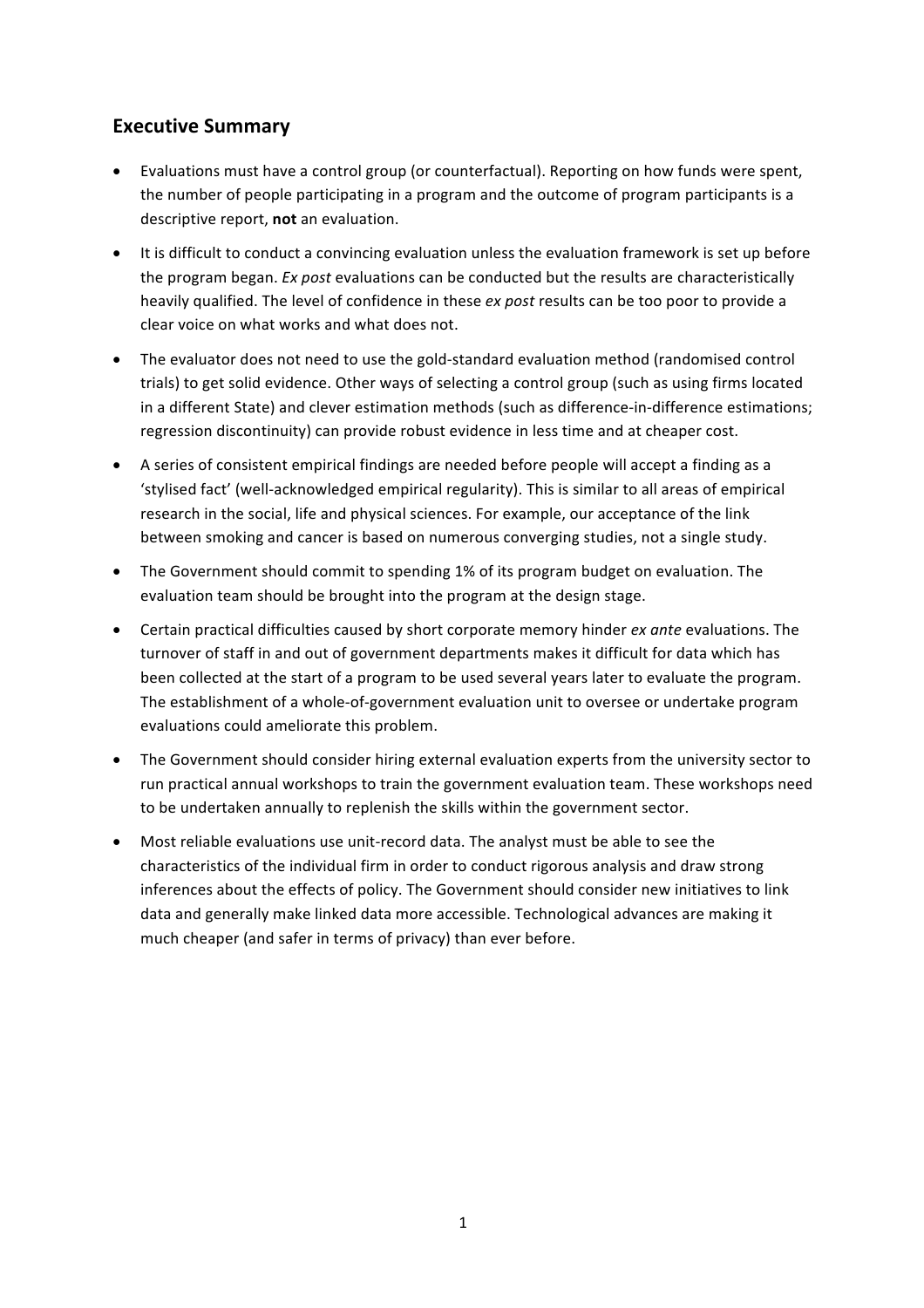# **1. Introduction**

"You change your laws so fast...without inquiring after results past or present, that it is all experiment, seesaw, doctrinaire; a shuttlecock between battledores."

Florence Nightingale<sup>1</sup>, as quoted by Gary Banks in Productivity Commission (2010, p.3).

The notion that Governments do a poor job at evaluating their laws, policies and programs still resonates today. The ultimate goal of better policy evaluation is to provide an evidence base to develop better public policies. In this Report, we take a look at the state-of-the-art as it relates to policy evaluation in the  $21^{st}$  century. Although the specific emphasis is on 'innovation policy', much of the Report has implications for other policy domains. In doing so, we consider techniques, methods and data requirements, and also consider potential impediments to implementing best practice policy evaluation.

In this report, an innovation program is defined as an intervention to enhance the rate at which firms adopt new or substantially improved products, processes, operations and marketing practise. The Victorian Department of State Development, Business and Innovation (DSDBI) is the primary Victorian Government agency responsible for supporting organisations and Government to boost their productivity through innovation and technology. Specific objectives targeted by the Department's innovation activities include:

- Strengthening coordination and connections in the local innovation system;
- Stimulating additional business innovation for productivity, growth and exports;
- Supporting the development of innovation skills;
- Attracting new business investment into Victoria's R&D strengths to build innovation capabilities and create new high-value jobs.

In order to achieve these objectives, DSDBI delivers a range of programs and activities to address identified areas of deficiency within the Victorian innovation system. But how do we know whether innovation programs are successful in (helping to) achieving these objectives?

It is common for people to confuse monitoring with evaluation. Whereas monitoring fulfils an auditing function – reporting on how the moneys were spent, the number of people participating in a program and the numbers still in business or employment – an evaluation aims to establish what would have happened to the people or the business in the absence of the program. It is common for people to believe that monitoring is all that is required to justify a program. This is far from good policy. Competent monitoring is a necessary condition for probity and efficient policy but it does not tell us whether public funds have been spent in a manner that delivers the maximum benefits to citizens. The key challenge for a good evaluation is to identify a counterfactual: what would have happened in the absence of participating in the program?<sup>2</sup> Or what would have happened to the Victorian economy if this program had not been run? This is quite difficult to do but it is an important pillar of evidence-based policymaking. Although it is arduous, there are ways in which a counterfactual can be calculated. And once these challenges are embraced, the process of designing

<sup>&</sup>lt;sup>1</sup> Florence Nightingale in a letter to Sir Francis Galton 7 February 1891.<br><sup>2</sup> There are many examples of 'evaluations' that do not use or attempt to use a counterfactual i.e. NIH (2009). These are properly called descriptive reports, not evaluations.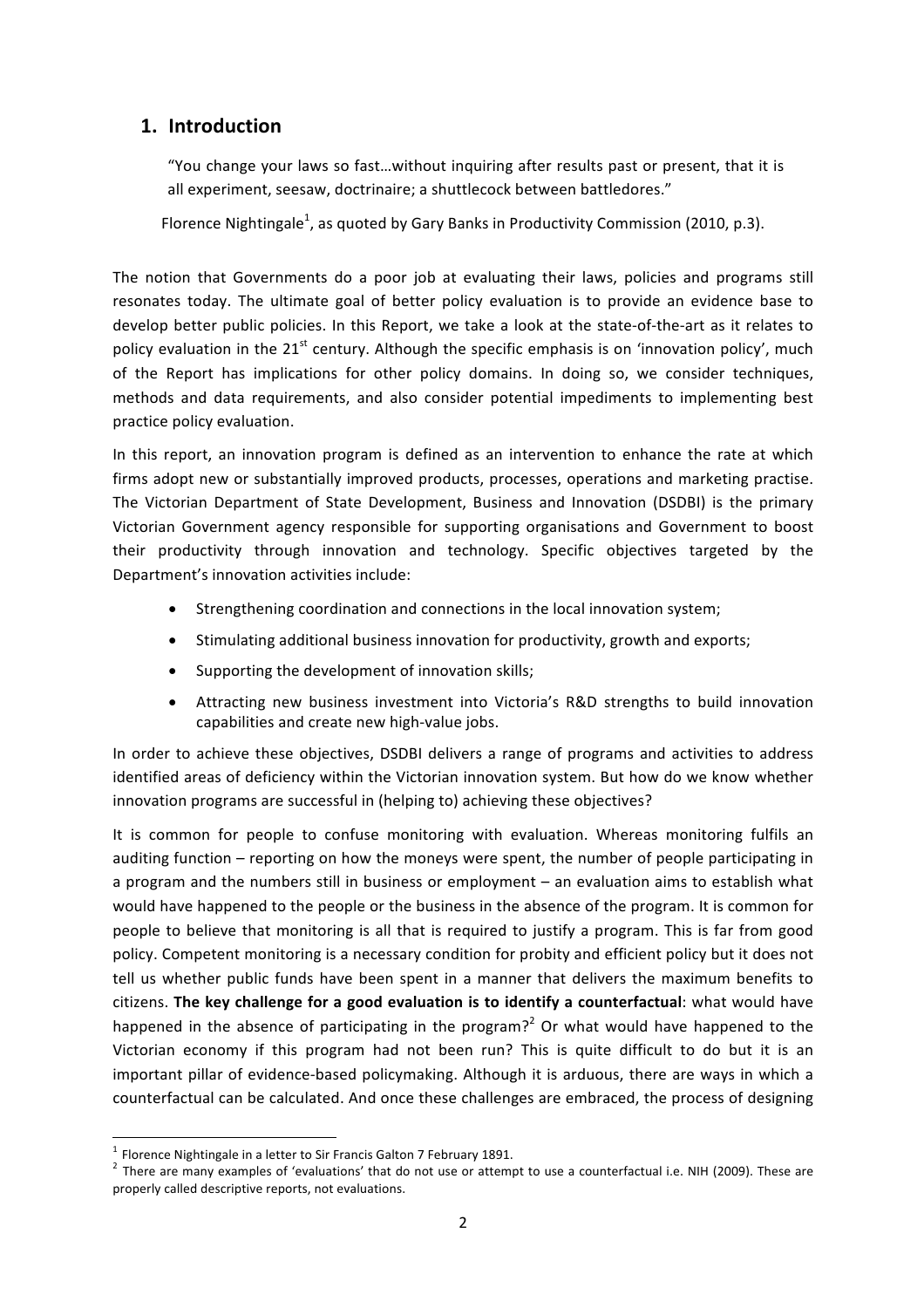and implementing better innovation policy can continue apace. Adopting a coherent analytical framework and systematic evaluation of existing programs will help with the introduction of better innovation policy in the long-run. The aim of this project is to identify the key methods and data required to undertake such evaluations.

If evaluation is difficult – and individual Government departments are investing in specific programs – why is it worthwhile improving the quality of the evaluations? The reason is simple: in order for programs to be supported (or even expanded over time) by the central agencies, it is important to provide them with evidence of sufficiently high quality that is believable and trustworthy. In the innovation policy domain, this is perhaps even more important since the rationale for government support of innovation is often questioned.

The cornerstone of the evidence-based policy approach is that good public policy can only come about through rigorous evaluation of existing programs in order to determine what works *and* what doesn't work. With careful evaluation of the evidence, programs that don't work can be identified and dropped, while those programs that do work can continue (or be enhanced). Of course, it is difficult to determine and isolate 'what works' since most programs are instituted in complex settings where there are many factors that influence their success (e.g. even 'good programs' could produce 'bad' results during a downturn in the business cycle). Nevertheless, there are a range of methods and techniques – from randomized controlled trials to difference-in-differences and case studies – that can be used to examine the effects of specific programs.

In this Report, we will consider and critique the available evaluation methods in order to uncover how to establish robust, *causal* evidence of the effects of a specific program. Since establishing causality is very difficult, we will also explore the data requirements which underpin each method. Moreover, the most appropriate methods to use will be context-specific and will also depend on the whether baseline data were collected before the program began; the budget; and the length of lapsed time since the program was undertaken. For more practical guidance on how to choose the best evaluation protocol, see DSDBI (2013).

In the next section of the Report, we will provide some background on the issues underpinning good innovation policy and a framework for understanding the issues. In particular, we will examine what constitutes best-practice innovation policy and any obstacles that must be overcome in order to achieve this standard in Victoria. Following that, we will review Victoria's recent experience with innovation program evaluation in order to assess: (i) the quality of the evidence provided; and (ii) to highlight ways in which the quality of evidence could be improved. A number of specific program evaluations have been identified by DSDBI and these will be critically reviewed. In the course of reviewing these evaluations, we will shed light on the following questions:

- What evaluation methods provide the most rigorous evidence of program efficacy?
- What standard of evidence has been produced by recent innovation program evaluations?
- How can innovation program evaluation move to more rigorous standards of evaluation?
- What are the limitations in reaching higher standards of evaluation, and what developments are or could be enabling new standards of evaluation?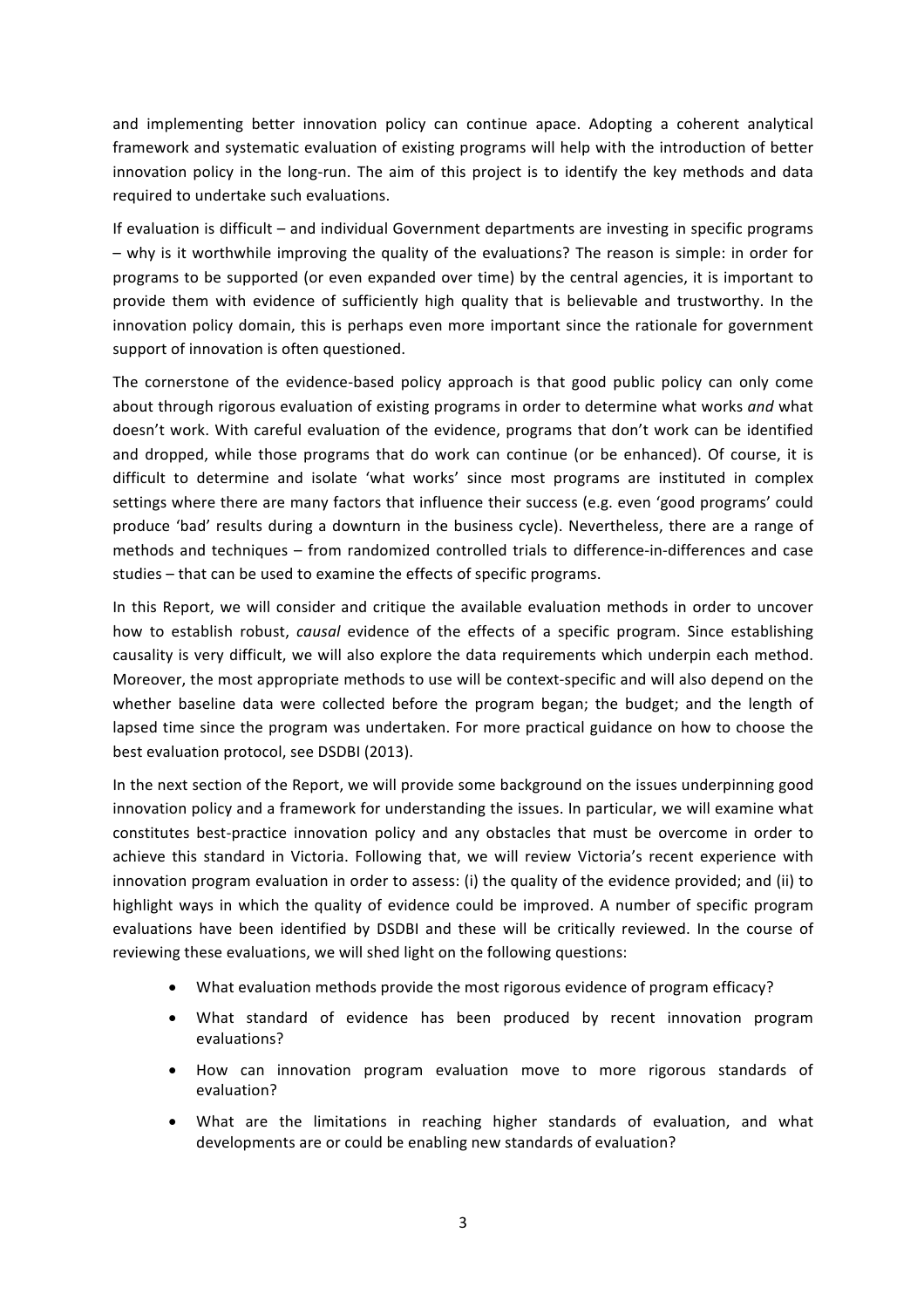# **2. Background**

All public policymakers face a difficult task in trying to maximise the returns from their programs. If we abstract from the political issues which may shape the existence and/or size of specific programs and simply focus on the economic, social and environmental (i.e. non-political) objectives of the program, it is obvious that all policymakers want the best possible outcomes given the prevailing economic climate (which, of course, changes over time). There are lots of problems in achieving the best possible outcomes for government interventions: for example, there are numerous examples of 'unintended consequences' resulting from specific government programs (see Gans and Leigh 2009 for an analysis of the change in the timing of births via inducements and caesarean sections, as a result of the Federal Government's baby bonus). If similar policies have been implemented elsewhere we can learn from their experiences. In other instances, it is more difficult to predict the effects of a specific policy, particularly if it is a new (i.e. new-to-the-world) policy.

# **2.1 Importance of Evaluation to Inform Policy**

Typically, we can only learn from policy experiences if the objectives and outcomes are rigorously documented. The quality of the analysis undertaken on a program directly influences the quality of the lessons learned. Since it is extremely difficult to establish causal effects of policies, such analysis must be designed and performed very carefully.<sup>3</sup> High quality evaluation usually requires *ex ante* design of programs, to ensure the right data is collected and an appropriate methodology is selected up front. In doing so it may become apparent that the program design will not be conducive to evaluation at a high level.

A major issue is to separate the effect of the program from other co-incidental occurrences such as a change in the macro-economy or the trajectory the firm was on regardless of its participation in the program. We take the position that the target audience of program evaluation are ultimately the central agencies who control the purse strings of the government departments: our intention is that high-quality evidence should convince them of the merits of the program or the need to redirect money to other uses. Of course, high-quality evidence on its own is not sufficient to guarantee that better policies will be implemented: there are obvious political issues that will need to be addressed as well. But, abstracting from good luck, better evidence is a necessary but not sufficient condition for better public policies.

# **2.2 A Poor Innovation Policy Evidence Base**

With regard to innovation policy, the lessons we are able to learn from other programs (i.e. the 'evidence base') is rather limited. As pointed out recently by the US Government's Chairman of the Federal Reserve, Ben Bernanke:

"If the government decides to foster R&D, what policy instruments should it use? A number of potential tools exist, including direct funding of government research facilities, grants to university or privatesector researchers, contracts for specific projects, and tax incentives. ... Unfortunately, economists know less about how best to channel public support for research and development than we would like; it is good news, therefore, that considerable new work is being done on this topic, including recent initiatives on science policy by the National Science Foundation (see Lane 2009)." May  $16^{th}$ , 2011, see http://www.federalreserve.gov/newsevents/speech/bernanke20110516a.htm

 $3$  In Section 3 of this Report, we provide a detailed account of what we mean by the 'quality of evidence'.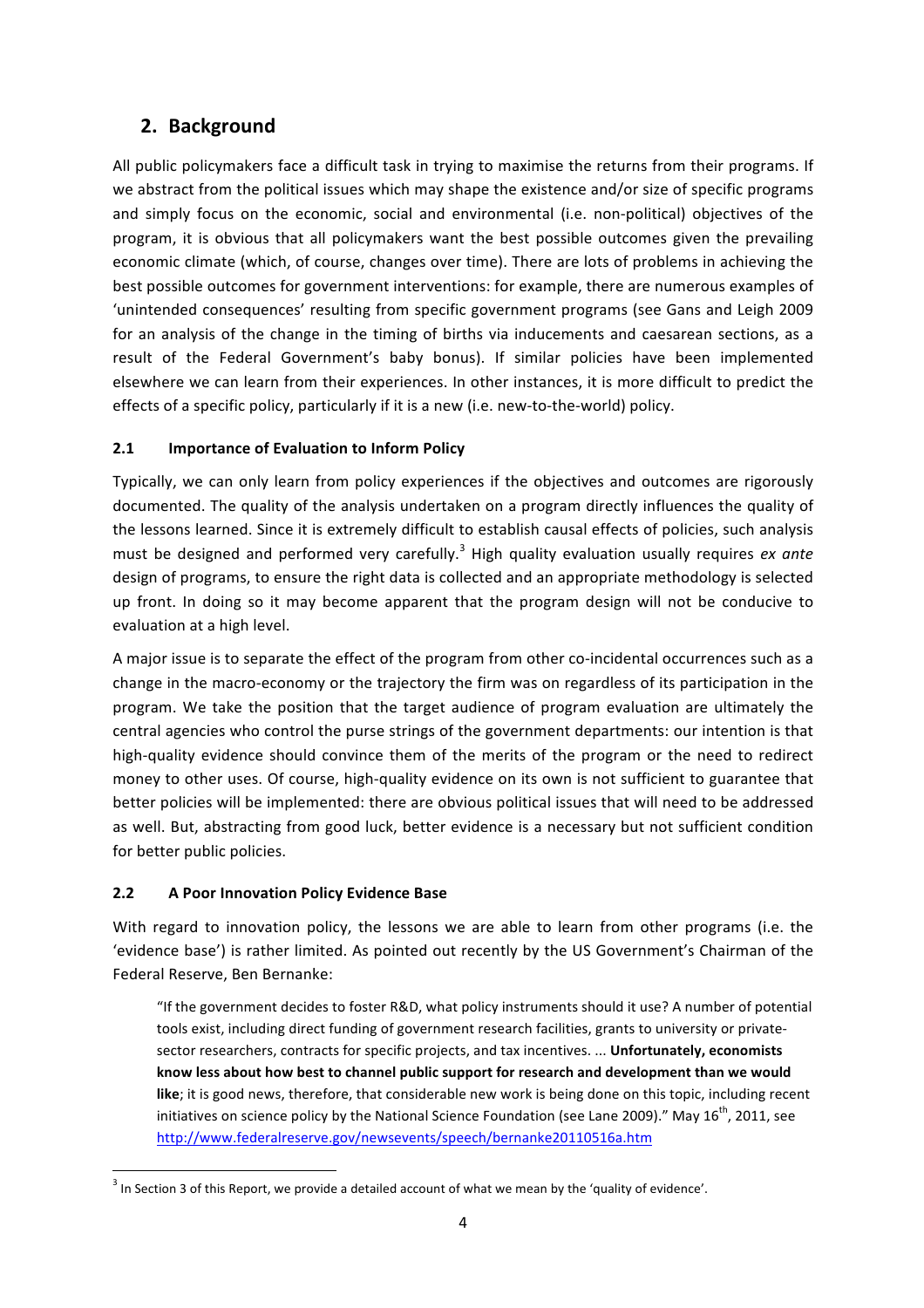This is a major problem facing innovation policymakers: although just about everyone believes that innovation has a role to play in generating long-term economic prosperity, there is scant evidence that governments need to play a role in fostering innovation. To make this case convincingly requires serious analysis. As Bernanke points out, this is a serious problem in all countries, not just in Australia. But it is slowly being addressed (in the US at least) with the recent initiatives being launched by the National Science Foundation, which relate in the first instance to the creation of new data infrastructure which will enable the rigorous analysis which is required to improve innovation policymaking. It is important to note that the creation of data is the first, crucial step in the process. As we will see later, without being able to see program participants before and after they participated in a program, it is exceptionally difficult to understand what effect the program had on their performance. And this requires data.

#### **2.3 Good Evaluation Requires Accessible Data**

One of the other challenges for innovation policymakers is that data accessibility is far poorer in innovation policy than it is in other areas of policymaking: education, labour and health policy for example, all rely heavily on major data infrastructure in order to analyse the effects of different policies (e.g. MySchool data; Victorian Accident and Emergency Data; Household Income and Labour Dynamics in Australia (HILDA); Medicine in Australia: Balancing Life and Employment (MABEL) to name a few). Around these datasets, some of which have been around for a decade – there has built up a community of practice amongst government analysts and academics who share results, techniques, and information. This has resulted in the development of an 'evidence base' in these domains which is crucial for policymaking. Given the importance of innovation for long-term productivity growth, it is imperative that the similar national data infrastructure be established as a necessary first step in developing a more rigorous evidence base for innovation policy in Australia.

The size and quality of the evidence base is important because it is rarely the case that a single piece of evidence is enough to change policy. For example, it wasn't a single piece of evidence that was sufficient to convince the Australian Government to lower tariffs back in the 1970s; rather, it was an accumulation of evidence over time coupled with the conviction of the Government that it was the right thing to do. As Angrist and Pischke (2010) state: "... the process of accumulating empirical evidence is rarely sexy in the unfolding, but accumulation is the necessary road along which results become more general" (pp.23-4).

In more recent years, it has become clearer that access to unit-record data has become more important: the analyst must be able to see the characteristics of the individual firm in order to conduct rigorous analysis and draw strong inferences about the effects of policy. And with many new initiatives to link data and generally make it more accessible, there is every chance that technology will make it much cheaper (and safer in terms of privacy) to do so in the future.<sup>4</sup> Given the improved data, methods (including better research design) and computing power available today, Angrist and Pischke (2010) have argued that the profession is slowly but surely 'taking the con out of econometrics'.<sup>5</sup> They refer to the recent period as a revolution in the credibility of empirical economics, which was severely questioned in the 1970s and 1980s (see Leamer 1983 for example).

 $4$  For example, there are exciting new initiatives such as the National Opinion Research Centre (NORC) platform at the University of Chicago which potentially make remote access to confidential data easier and safer.

 $<sup>5</sup>$  Increased computing power on its own is not enough since datasets also continue to get larger and more complex.</sup>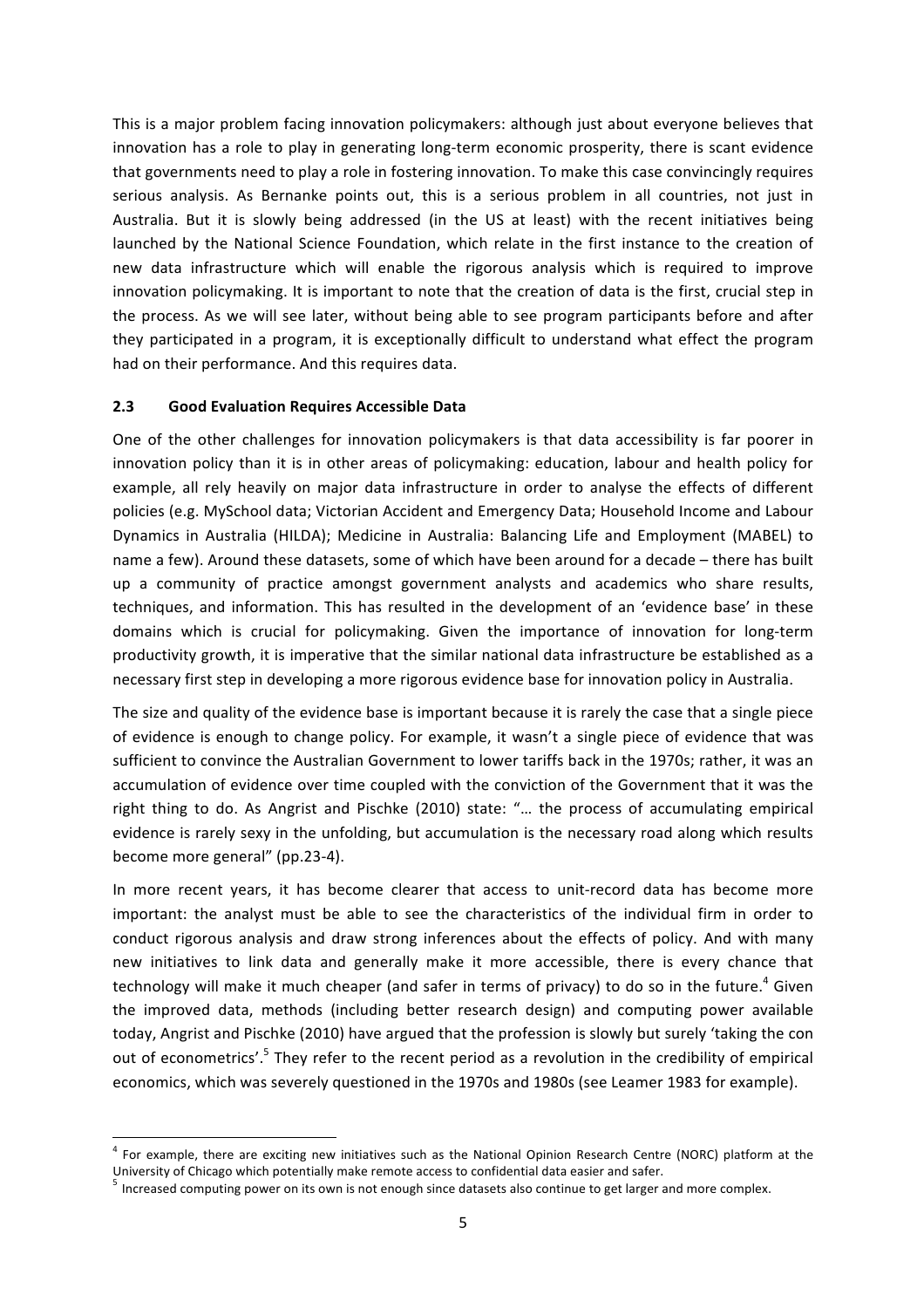#### **2.4 Better Access to ABS Data**

In many respects, this revolution has been more prevalent in labour, health, education and development economics than in industrial economics (in which innovation economic policy is included). Although the Australian Bureau of Statistics (ABS) does collect information on individual firms, access to the data has proved difficult. And it is often the case that even if access to the Confidentialised Unit Record File (CURF) of the Business Longitudinal Database (BLD) is made available, for example, crucial information has to be 'grouped' in order to protect the identity of the firm. For example, the data providers group firms as having 1-20, 21-50, 51-100 employees rather than providing information on the actual number of employees. This makes productivity calculation impossible since the number of employees needs to be included in the denominator of a productivity estimate (output/inputs).

#### **2.5** The Philosophy of Firm Performance

There are two factors limiting the impact of innovation program evaluations. The first is the quality of evaluations. This quality is currently far below the quality of evaluations done in other policy areas – such as education, health and social policy. The second is the philosophical standpoint of some policy analysts. Many analysts will tend to put less weight on innovation program evaluations due to scepticism that such programs can have an impact. In other words, they believe in the view there is no need for governments to intervene in the market for innovation in the first place, so any programs are worthless (almost by definition).  $6$  However, other economists and most management scientists believe that there is a role for government since the market for innovation is subject to market failure and won't produce the optimal amount of innovation if left to its own device.<sup>7</sup> These (typically unstated) assumptions often lead to parallel conversations between the two groups and can form a barrier to innovation policy.

# **3. Characteristics of Evidence-Based Policy<sup>8</sup>**

Evidence-based policy is a decision making process which combines deductive logic with statistical analysis to inform policy decision making.<sup>9</sup> Its hallmark is rigour and objectivity. Since economic theory typically predicts that policy changes will produce trade-offs and countervailing effects (that is, different groups react in different ways or are differentially affected; feedback effects occur), it is often not possible to know whether the final effect will be a net benefit or net cost to society. Moreover, theory in most cases does not indicate how large effects will be. Accordingly, logic alone cannot identify the optimal policy and empirical estimates are needed to adjudicate. Good evidencebased policy not only allows the decision maker to select the program that suits their ends but also arms them with the evidence to convince others. An evaluation makes transparent the lost benefits from pursuing one course of action over another. To quote Lindsay Tanner: "Every government

 $6$  This assumption can be strongly held by economists working in macroeconomics or in areas that rarely come in contact with real life companies.<br><sup>7</sup> They argue that two stylised facts support this view: first, the persistence of differing levels of productivity by firms in the

same industry; and second, the very long tail of firms who are a long way behind the leading firm.<br>
<sup>8</sup> The material in this section is taken (with permission) from Palangkaraya, Webster and Cherastidtham (2012).<br>
<sup>9</sup> Acc

because the data almost never speak for themselves, especially when there are missing data and missing counterfactual states."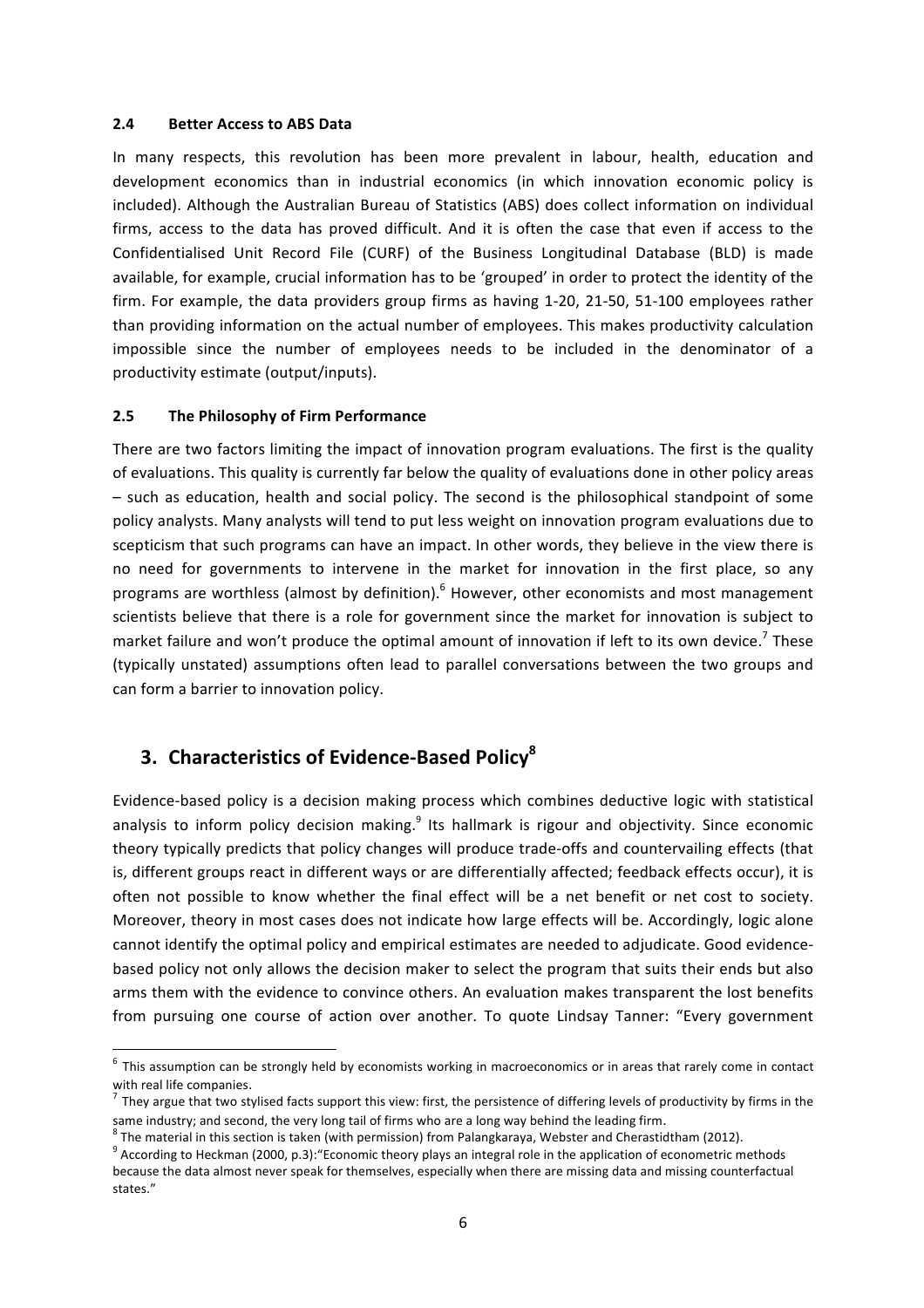dollar wasted on a poor program is a dollar that a working person doesn't have to spend on groceries, health care and education. It is ... a dollar that the Government does not have available to spend on its policy priorities" (quoted in Banks 2009, p.20).

The characteristics of evidence-based policy are that it:

- estimates which parties are (notably) affected, the size of these effects and the net effect on societal well-being. Good economic policy should consider both pecuniary effects (e.g. productivity, income) and non-pecuniary effects (e.g. environmental and social impacts). Where possible these effects may be converted into monetary equivalents but where this is not possible, some qualitative mention should be made (such as years of life extended, air quality);
- estimates the counterfactual of a given program or policy. This involves identifying 'silent' or uninformed third parties who will be affected by a change and evaluating the impact on their choices, incomes and behaviours;
- questions habits and existing ways of doing things. All productivity change involves changes in the way work is conducted and the first step in the process towards improving productivity is to question whether established ways of operating are efficient. Inevitably, evidence-based policy tools are valued by reforming governments;
- enables policy makers to learn and refine existing programs. Radically new programs typically start life as small pilot programs and then evolve by incremental improvements. Learning from both doing and evaluation is an essential part of good program design. Lack of transparency hides failures and allows the status quo to continue;
- allows the analyst to assess whether the impact of programs is weighted towards one sub group – be it demographic, economic, or spatial. Regular evaluations of the impact of tariffs made it quite clear which industries and regions – which seemingly had no connection to tariffs – were in actual fact negatively impacted by tariffs; and
- is useful in the public sector in the absence of relevant price signals. While the private sector can use stock prices and revenue data to indicate whether a project is meeting needs or producing the desired results, the public sector must often create its own measures of impact and value. This is because the public sector does not aim to maximise profits or sales, but rather aims to maximise societal well-being. Good analysis and evidence from reputable and independent parties can win the confidence of stakeholders and the public.

Evidence-based policy is best when:

- datasets are large, flexible and reliable. These data need to be of sufficient quality to meet the end user needs. This might be fit-for-purpose aggregate statistics or fit-for-purpose micro data. The larger, more reliable and more flexible the dataset, the more able analysts are to answer a range of questions:
- the work of the evaluating organisation is open to critical challenge. Data sharing fosters an open research community and reinforces transparent scientific inquiry. It also provides expansive views as opposed to siloed information; and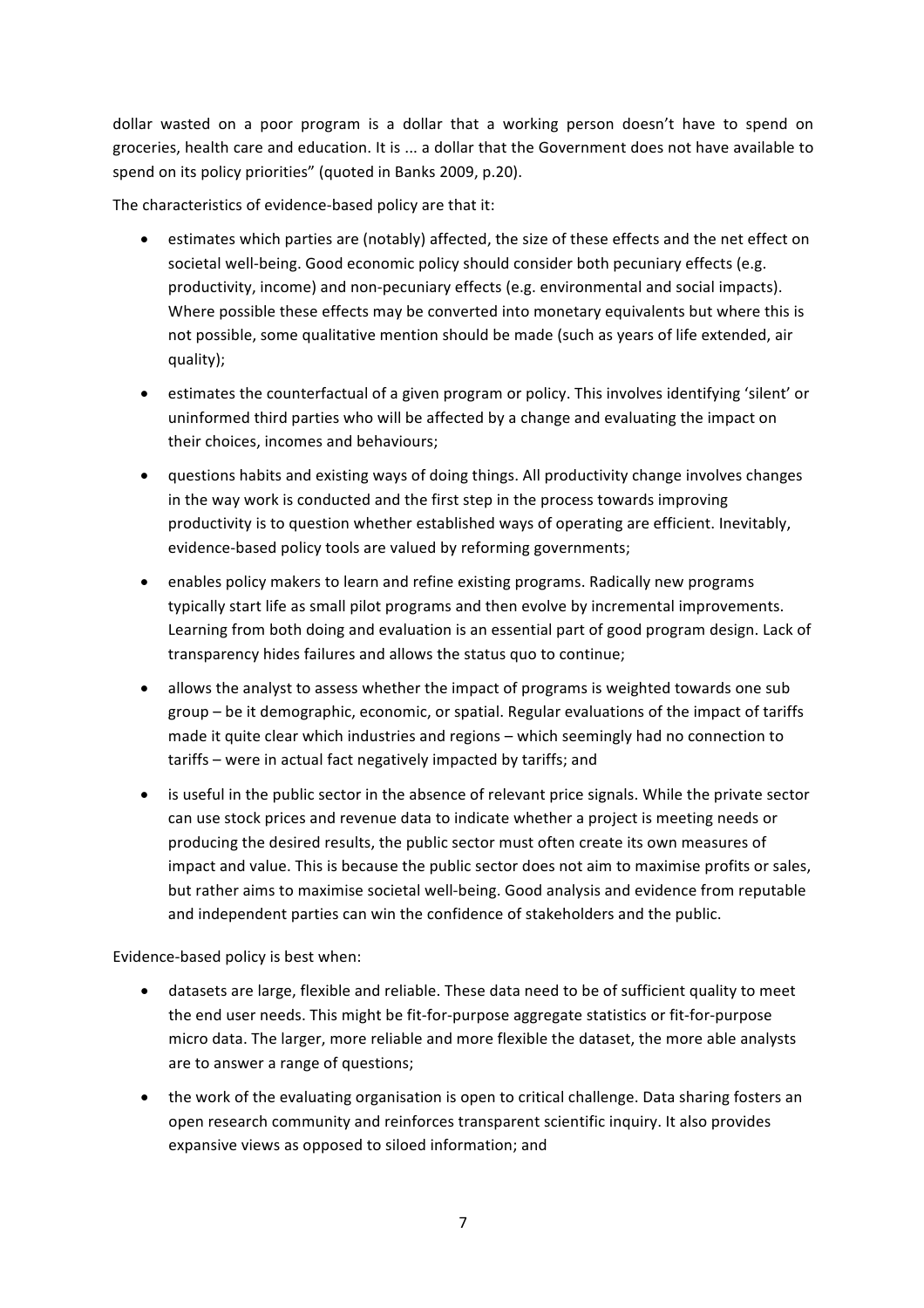• the analysts are independent and reputable. While in-house analysis, appropriately done, has value, it should not be the sole source of evidence-based policy advice. All parties to a dispute can find or buy evidence to their liking, and policymakers and the community, can find it difficult to separate the reasoned from the self-serving. The standing and independence of voices in this space is critical to winning over the confidence of people who do not have the skills or the time to make their own assessment of a policy option.

#### By contrast:

- it is rare that a single study is robust enough to give people confidence that it has uncovered a 'stylised' fact.<sup>10</sup> Understanding causes and consequences typically emerges from systematic (meta) reviews of all available research;
- the absence of objective evidence can leave policy makers beholden to interest groups, which do not represent the range of affected parties, and to speculation and sensationalism; and
- when good datasets are not made available, or people skilled-in-the-art are not available, then evaluations can proceed with sub-standard data and inferior analysis.

According to Banks (2009), all good evaluations have a number of features in common in that they:

- test a theory as to why policy action will be effective in promoting community well-being;
- treat the counterfactual seriously;
- quantify impacts where possible;
- include both direct and important indirect effects;
- set out the uncertainties and control for confounding influences;
- are designed to avoid error that might arise through self-selection or other sources of bias;
- include sensitivity tests; and
- can be tested and replicated by third parties. Wide access to research data helps prevent misrepresentations of the evidence.

# **4. Methods for Creating 'Evidence'**

Almost all policies involve trade-offs: there are always winners and losers (costs and benefits) associated with policy implementation. We adopt a strictly utilitarian approach to understanding the effects of policy introduction: given that there are always winners and losers, the correct metric to apply to the consequences of a policy is whether it results in 'the greatest good for the greatest number' (to paraphrase Jeremy Bentham). In this Section, we consider a range of different methods employed to determine whether a policy works or not. Moreover, we consider the strengths and weaknesses of these different methods. However, it is important to note that not every method is available in every context: there are some instances where it is possible to take advantage of a natural experiment, but this is not always the case. So, when thinking about how to go about

 $10$  A 'stylised fact' is a simplification of regular and robust empirical findings. It is a broad generalization that which although essentially true may have inaccuracies in the detail.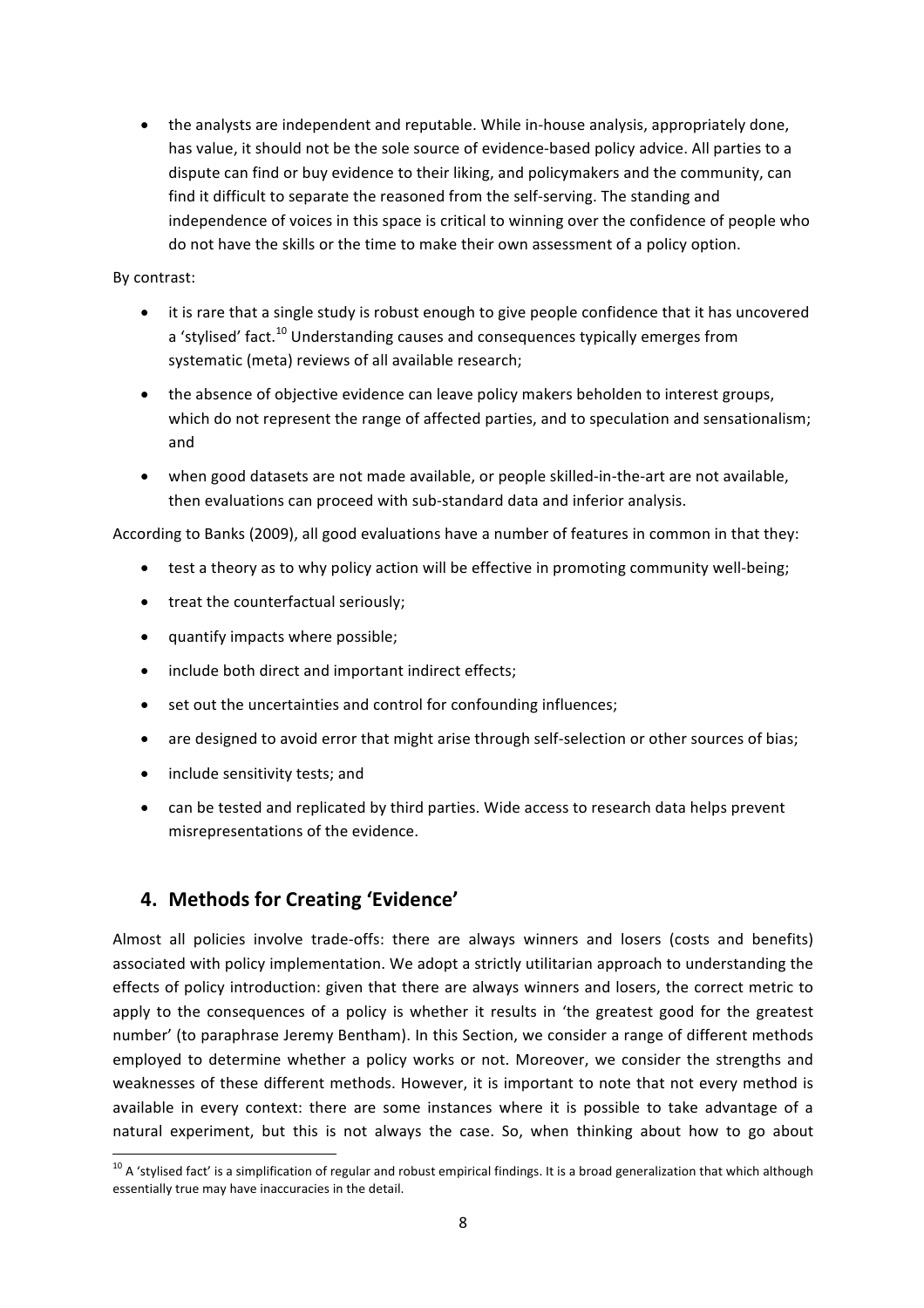program evaluation, it is important to bear in mind that the best approach is often dictated by the data that are available.

#### **4.1 Evaluation Questions, Methods and Data**

Generally speaking, there are three distinct program evaluation questions:

- 1. What is the effect of a program on participants and non-participants compared to no program at all?
- 2. What is the likely effect if the program is applied to a new environment?<sup>11</sup> and
- 3. What is the opportunity cost that is, what are the benefits forgone from not lowering taxes or spending on other programs?

These questions require different evaluation methods. To address the first question, the common evaluation method is based on estimation of a 'treatment effect'. The underlying idea of the treatment effect approach is to mimic the hard science approach: the average outcome of persons exposed to the policy (the treated group) is compared to the average outcome of persons who are not (control group). However, policy analysts need to take into account potential influences coming from the person's social interactions which result in direct and indirect policy impacts.

The second question is more ambitious than the first. It requires answers based on estimates that are of higher degree of interpretability, transportability and comparability than the ones produced by the treatment effect approach. In other words, to answer the second question requires estimation of tightly specified economic structural models (Heckman 2000).

The third question is more difficult again because it requires defining a reasonable alternative use of funds. To answer this question, analysts typically bring General Equilibrium models into play. General equilibrium impacts of policy are of interest, but are extremely difficult to address and typically rely on controversial assumptions. These studies acknowledge that policies have effects that ripple throughout the economy, not just on the target group of interest. In this sense, the determination of whether a program 'works' captures all of the economic consequences of participation in the program. For example, a program designed to impact mothers' labour supply will probably affect mothers' decision about if (and when) to return to (casual, part-time or full-time) work but it will also have effects on the demand for childcare services, take-away meals and dry cleaning services. Thus, there are economy-wide impacts of the program that should be accounted for, which is typically done using General Equilibrium modelling.<sup>12</sup>

In some cases, the evaluation of a program should consider more than just whether or not an outcome has occurred. The valuation of the outcomes is also important. Different people may have different valuations of the same outcomes. Only if people's outcome valuations (i.e. preferences) are similar will there be a unique evaluation of the outcomes associated for each possible state from each possible program. This is why policy evaluation at the macro level (such as the effect of a program on GDP) may be insufficient because it ignores people's heterogeneity in the valuation of the outcomes. Where programs have more than one desired outcome  $-$  such as employment growth, export growth, productivity growth  $-$  the evaluation typically presents a cost per single

<sup>&</sup>lt;sup>11</sup> (Heckman 2000, p.6).<br><sup>12</sup> As an alternative to General Equilibrium modelling, one could compare the net present value of an innovation program with a net present value from a health or education program.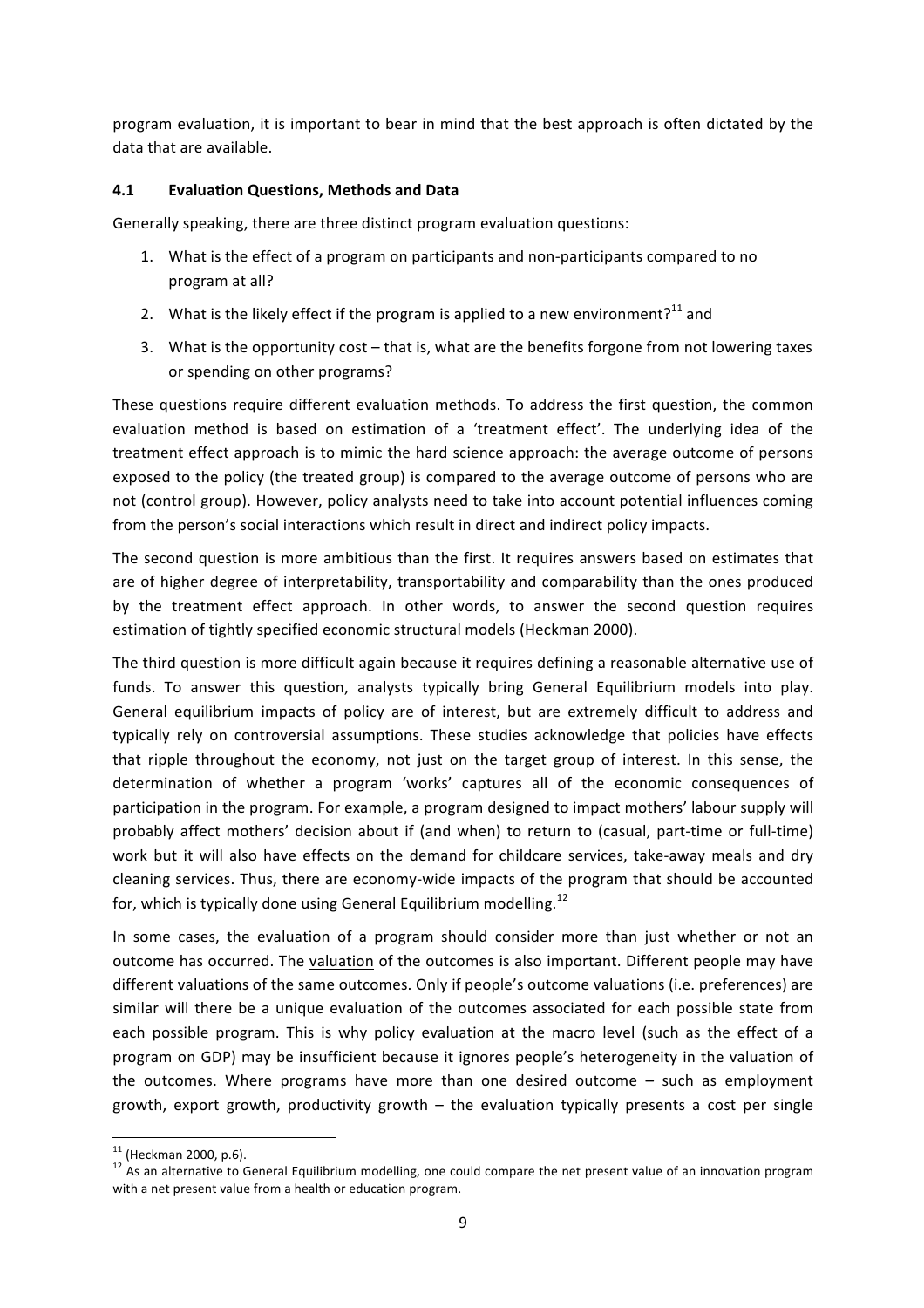outcome. Combining these separate outcomes into a single performance indicator is an extension that involves subjective weightings from the analyst.

We argue that the first and most important part of an evaluation is question 1 (above): what is the effect of the program on participants and non-participants? Without convincingly establishing this effect, questions 2 (the effect in a new environment) and 3 (the opportunity cost of funds) are academic. Hence we would advise any Australian government to prioritise establishing the best design and practice for question 1. This report will only examine question 1.

### *4.1.1 Selecting the control group*

One of the most difficult issues in evaluation is removing the effects of self-selection: i.e. the fact that businesses choose to participate in a program. This is essentially the problem of defining a suitable control group. If the best or most persistent and determined companies select themselves into a program, then it is very difficult to disentangle the effects of the program from the effects of persistence and determination. Most policy makers these days will not accept results from an evaluation that has not made a convincing attempt to remove the effects of selection.

There are a number of options for selecting a control group from observational data depending on the nature of the data:

- Control groups are chosen from populations that are as similar as possible to the treatment group but for some reason (which is unrelated to firm performance) have not participated in the treatment. A common method is to choose a similar firm or individual from a different location (which has a similar market environment) i.e. NSW if the treatment group is in Victoria. If we are operating a program to increase the managerial efficiency in the automotive components sector for example, we would not select as a control group firms of all sizes and from all industries. Common sense would tell us that we should first select a control group from a population that is similar as possible to the treatment group. So we might select firms in the same industry, same size group and similar technology etc. Unfortunately, the closer we are on these characteristics, the less chance we have of finding firms who have not participated in the program.
- Similar firm or individual in the same location, but we are confident that the reasons for not undertaking the treatment are unrelated to the firm's performance (e.g. in the wrong place at the right time). An example of this might be the automotive components firms in Victoria because we do not have data on similar firms from other States.
- Where this is not possible and we suspect that the more informed and active firms are selecting into the program, then the evaluator may choose to survey the managerial characteristics of both a treatment and control group at the start of the program. Note that this requires the evaluator to be involved at the start of the program.
- If this is not possible, the evaluator can simply choose a control group ex post and note the direction of the bias due to unmeasured confounding factors. In addition, selecting a control group *ex post* means we often miss recording valid 'controls' which were in business at the time the program operated but has ceased operations.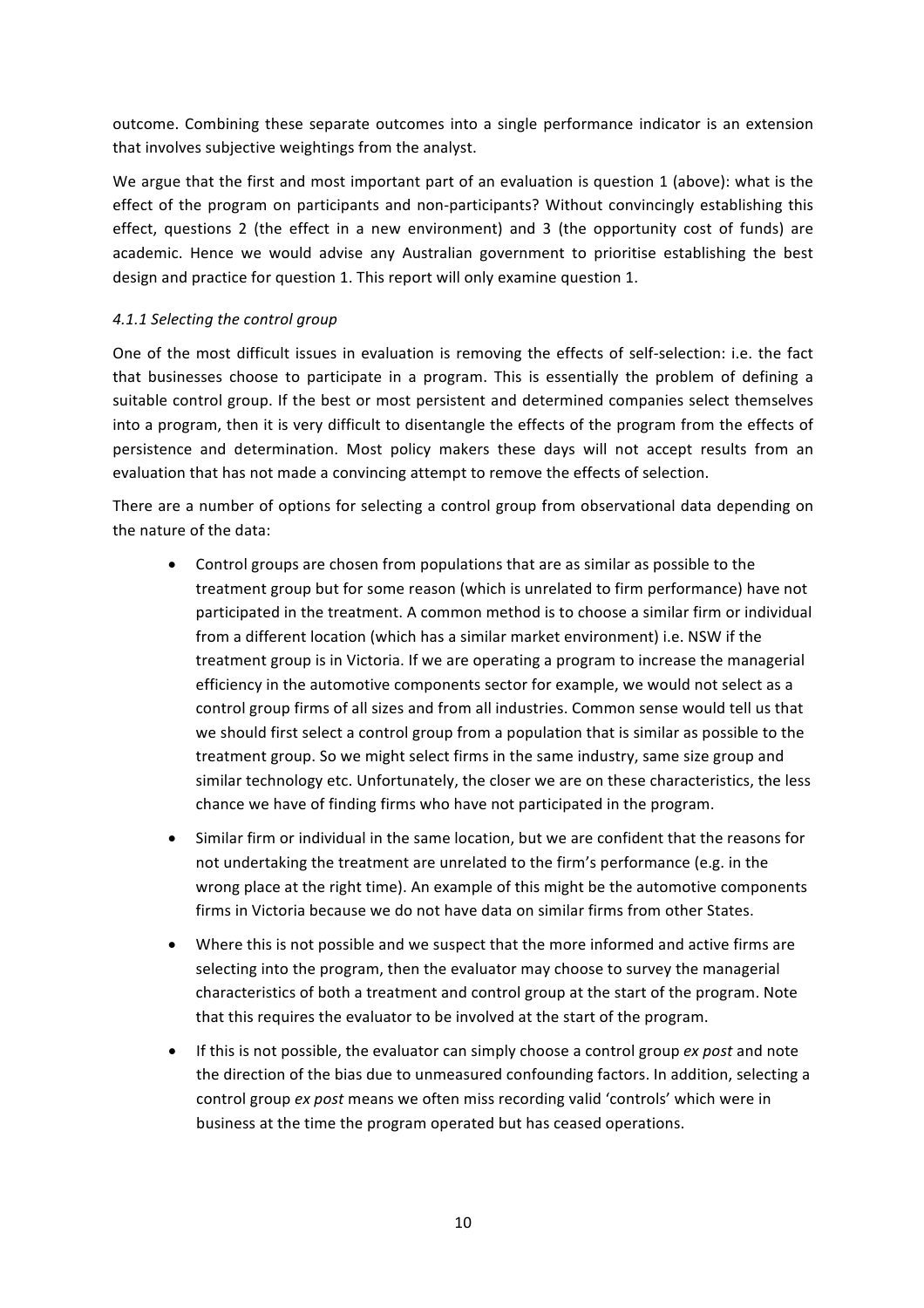In addition to these common methods for constructing control groups from observational data, there are two experimental approaches. The first is to take advantage of a natural experiment and the second is to design a randomised control trial.

- Natural experiments, by chance, observe a treatment and control group that have arisen out of an unusual situation where a treatment is given exogenously to one part of a population and not another. By 'exogenous' we mean the affected people had no choice in whether or not they are part of the treatment group and are not systematically different in relevant characteristics from the control group. The main problem with this method is that natural experiments occur by chance and cannot be produced on demand. Research using natural experiments therefore tends to be driven by a happy data event rather than the importance of the question and as such is typically more common in academic studies than government reports.
- The second experimental way to create a control group is for the evaluator or program administrator to randomly allocate firms to either a treatment or a control group. If these firms are drawn from the same population (i.e. same industry of a certain size in Victoria);we have data observations on each firm before and after the program; and we have a large enough sample; then we can be confident that any unobserved differences in firm performance-related characteristics will be evenly allocated across the groups. This means that confounding effects from unmeasured factors will be accounted for.

The disagreements between evaluators who use the experimental versus non-experimental approaches to control group selection- often referred to as the 'randomistas' and the 'regressionistas' respectively – are quite marked. The strengths and weaknesses of both approaches are discussed in section 4.2 below.

#### *4.1.2 Estimation techniques*

Once the control group is selected, there are several statistical treatments that can be applied to mop up any residual pre-treatment difference in the data (observational or experimental $^{13}$ ) between the treatment and control groups.

- Multivariate regression analysis. If a confounding factor (a factor that causes both assignment to treatment and impact) is measured and included in the data set, then it can be statistically excluded, to give a true measure of the impact of the treatment.
- Instrumental variable regression. If a confounding factor is unmeasured and therefore not included in the data set, then the researcher may be able to identify some indicator (known as an 'instrument') of assignment to treatment that is entirely uncorrelated to other attributes which determine outcomes. Unfortunately such instruments can be hard to find.
- Regression discontinuity. If there are thresholds employed to determine whether someone receives a treatment or not (e.g. when there is excess demand for a program). For example, in order to determine which 20 companies (out of the 100 applications) will receive some R&D assistance, the Government scores each of the applications. The

 $13$  Data used for evaluation can be either experimental or observational (non-experimental). Observational data may be collected via surveys, accounting records or administrative datasets (such as licensing and registrations rolls).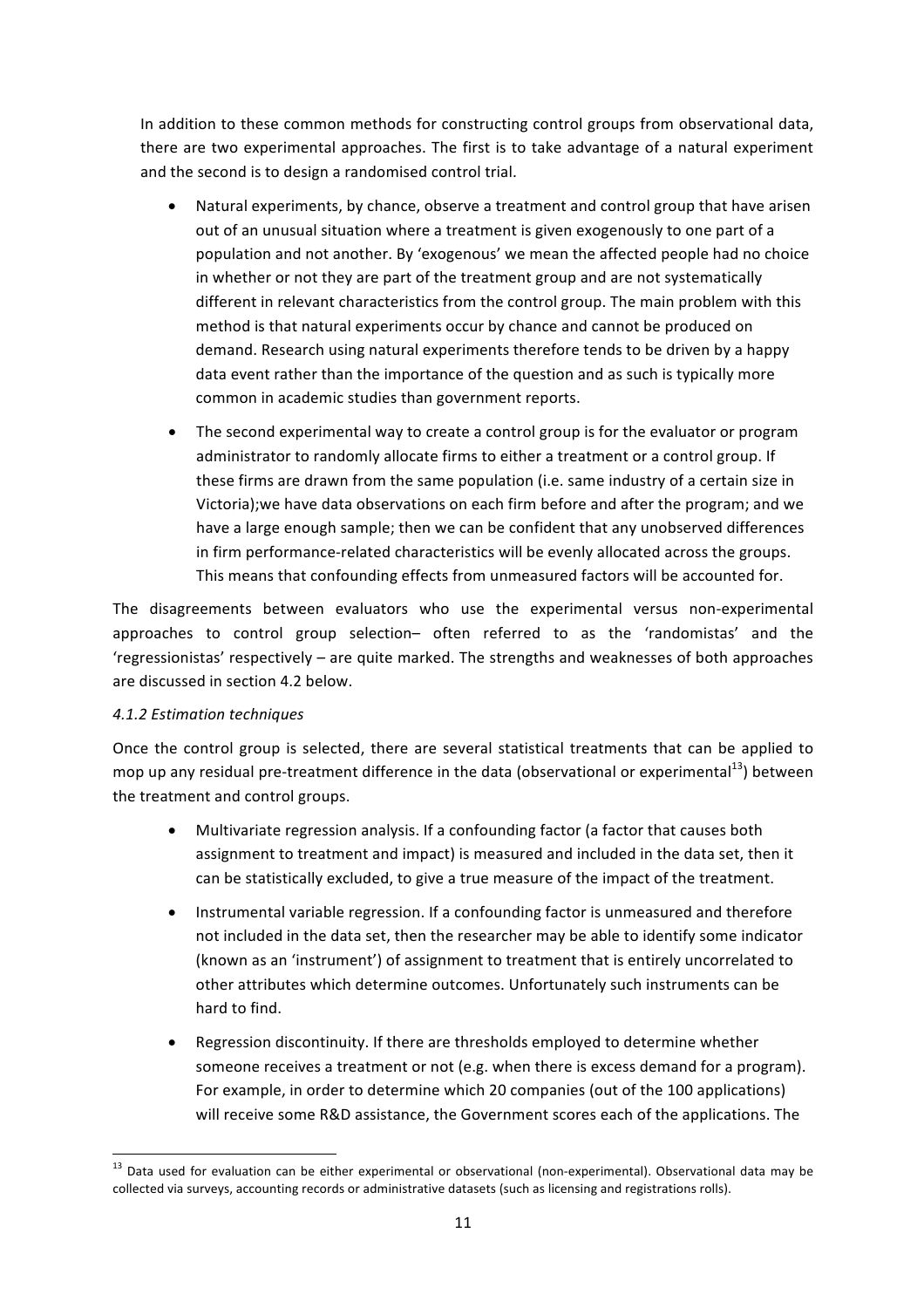threshold for receiving support is a score of 70. Regression discontinuity exploits the fact that applications receiving scores of 69 are very similar to those receiving a score of 71, which provides another way of constructing a counterfactual.

Propensity score matching. Constructs an index from multiple measured confounding factors to construct a control group (to find 'otherwise identical' organisations using observable characteristics). For example, using the fact that we know the size, location, age and industry of firms participating in a program can help us find similar firms who didn't participate in the program. This approach is a sub-set of multivariate analysis.

#### *4.1.3 How do we compare the treatment and control?*

At the most basic level, evaluators could just compare program participants with non-participants in order to work out the effect of the program. In order to show how this is done, we take the reader from the most basic comparison to a more complicated one, highlighting as we go the issues involved. Conceptually, there are a number of different ways that the treatment and control groups can be compared. We could:

- i) Observe the same individual in two different states of the world at the same time. This is the ideal measure but, of course, is logically impossible.
- ii) Observe two firms (one who receives government assistance and one who doesn't receive government assistance) and observe them at some point in time after the program has ended. If we could find a perfect match for each program participant then we would have a good measure of the impact of the program. We can represent this mathematically. Let  $\theta$  be the program impact, *Y* be the outcome for each firm (say, change in employment or exports) and subscript 1 means participated in the program (the treatment group) and 0 means otherwise (the control group). Then:

$$
Y_1 - Y_0 = \theta
$$

However, it is impossible to have two identical individuals or firms. If there are systematic differences between the two, then it is difficult to disentangle the effects of the policy from differences in the individual firms (which may be unobserved). We can go part of the way towards accounting for these differences if we have good measures of which differences matter. Let X be a vector (i.e. number of variables) of measured firm differences (relating to size, technology, location, growth trajectory, export focus etc.) that we have good reasons to believe will affect the outcome. Then:

$$
Y_1 = \theta + X_1 \beta + const
$$

$$
Y_0 = X_0 \beta + const
$$

and

$$
(Y_1 - \mathbf{X}_1 \boldsymbol{\beta}) - (Y_0 - \mathbf{X}_0 \boldsymbol{\beta}) = \boldsymbol{\theta}
$$

Where we have direct data on **Y** and **X** and can estimate  $\beta$  via a regression (note that good regression results require large samples of data – certainly 100s of observations, 1000s if possible).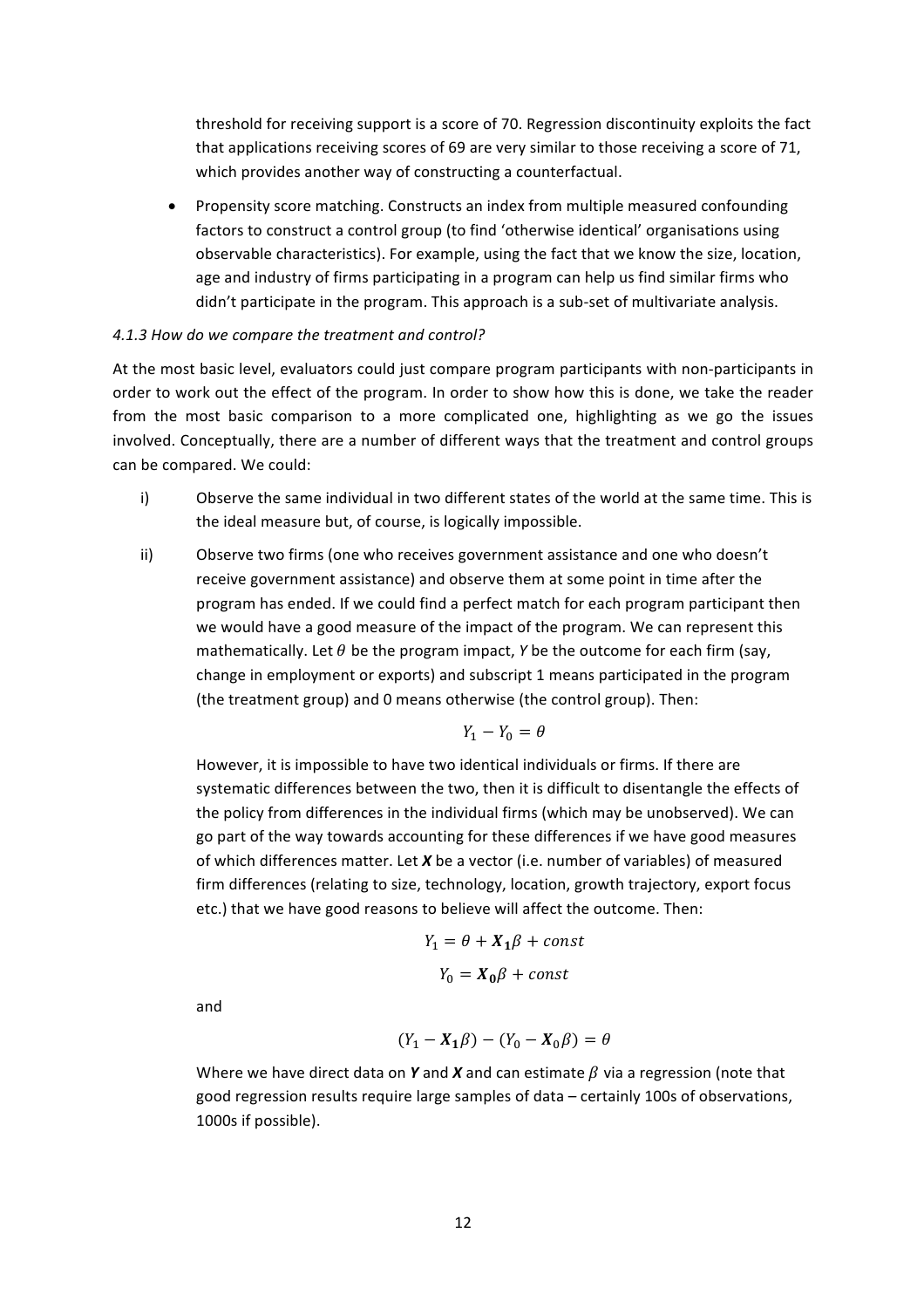However, we cannot rule out that there are unmeasured differences between firms such as the work culture, the skills of the workforce or informal managerial practices  $$ that affect performance. If we call these  $\alpha$  then:

$$
Y_1 = \theta + \alpha_1 + X_1\beta + const
$$

$$
Y_0 = \alpha_0 + X_0\beta + const
$$

and

$$
(Y_1 - X_1\beta) - (Y_0 - X_0\beta) = \theta + \alpha_1 + \alpha_0 \neq \theta
$$

So our final measure will not be  $\theta$  but will include  $\alpha_1 + \alpha_0$  as well.

iii) Observe the treated firms before and after the 'treatment' (i.e. participation in the program). This approach allows the analyst to net out the self-selection effect. Let our data be collected not for one year but for several years where t represents years before the program and *s* represents years after the program has ended. We also include a variable *m* which represents the state of the macro-economy which may affect the firm's performance irrespective of whether they participated in the program or their other *X* characteristics. Then, for a given firm 1 we have:

$$
Y_{1t} = \alpha_1 + \gamma m_t + X_{1t}\beta + const
$$
  

$$
Y_{1s} = \theta + \alpha_1 + \gamma m_s + X_{1s}\beta + const
$$
  

$$
(Y_{1s} - X_{1s}\beta) - (Y_{1t} - X_{1t}\beta) = \theta + \gamma m_s - \gamma m_t \neq \theta
$$

This shows that this 'time-series' approach does not disentangle the effects of the treatment from other factors (e.g. upswing in economic activity for some people due to global forces). So the measure we get from the estimation is not a true measure of  $\theta$  and is biased according to the values of  $\gamma m_s - \gamma m_t$ .

iv) Observe both treatment and control groups both before and after participation in the program. This is called the Difference-in-Difference approach and is a combination of the above approaches such that:

$$
Y_{1t} = \alpha_1 + \gamma m_t + X_{1t}\beta + const
$$
  
\n
$$
Y_{1s} = \theta + \alpha_1 + \gamma m_s + X_{1s}\beta + const
$$
  
\n
$$
Y_{0t} = \alpha_0 + \gamma m_t + X_{0t}\beta + const
$$
  
\n
$$
Y_{0s} = \alpha_0 + \gamma m_s + X_{0s}\beta + const
$$
  
\n
$$
(Y_{1s} - X_{1s}\beta) - (Y_{1t} - X_{1t}\beta) - (Y_{0s} - X_{0s}\beta) - (Y_{0t} - X_{0t}\beta) = \theta
$$

This model assumes (a) the unmeasured differences between the treatment and control groups are constant over time; and (b) the effect of the macroeconomic variable (or time-varying characteristics) is the same for both the treatment and control groups. Neither of these assumptions is necessarily true. For example, it is possible that the individual firm level characteristics or behaviours are not constant over time (i.e. they vary). For example, the fact that a firm was not selected for a program may lead them to seek out private sector services to fill their need. A solution might be to get more data on factors that may plausibly be affecting performance. Another example is when the control group may be firms in the same industry as the treatment group but located in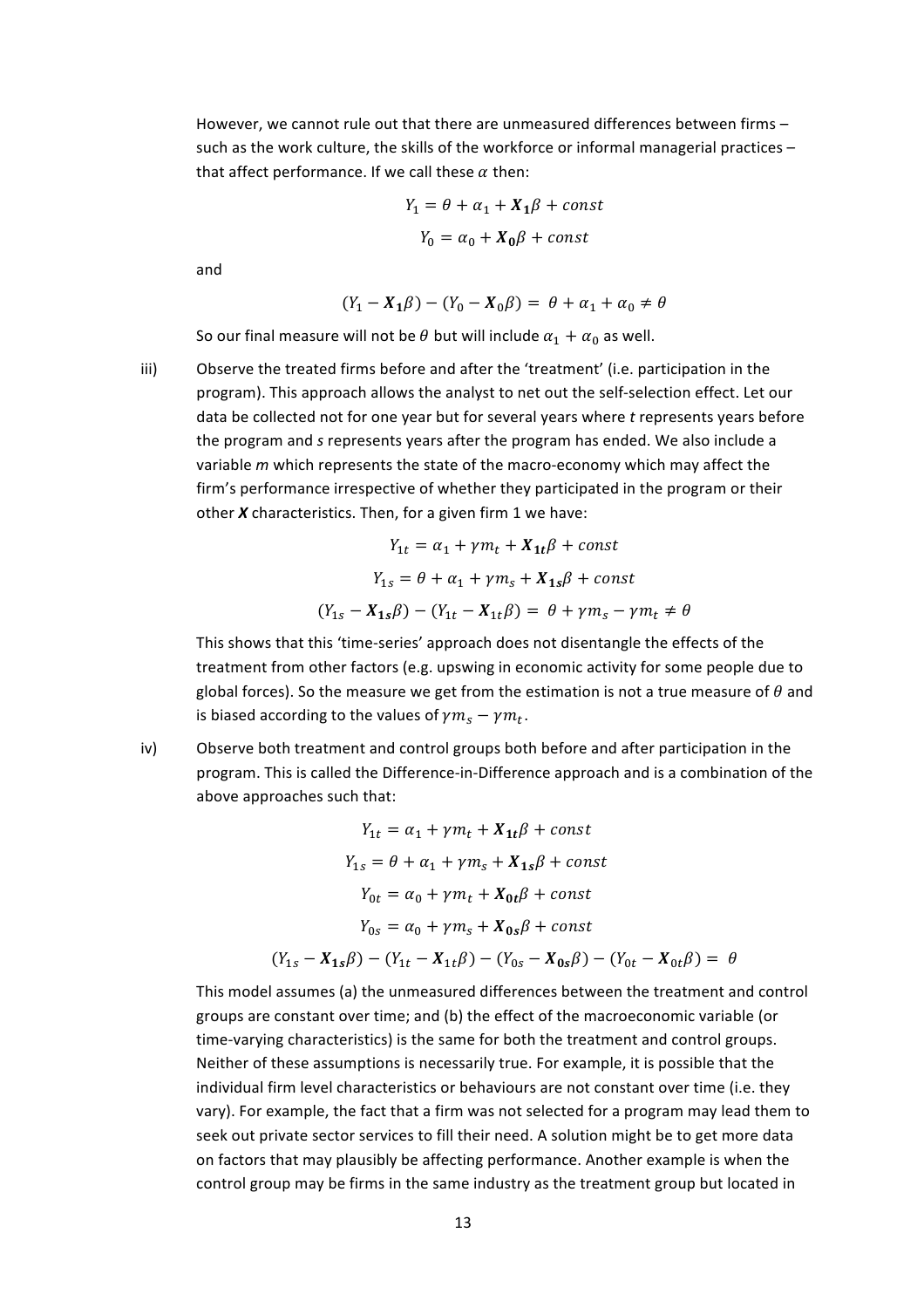another State (e.g. NSW). It is possible that the macro-economic factors are different there due to special events such as the Olympics or NSW government policies. This is one of the most common problems with difference-in-difference estimations and it occurs when the treatment and control groups do not share a common trend in factors that affect the variable of interest. One way to test this is to get more data on trends for both the treatment and control groups. Another solution may be to find other control groups which can provide additional underlying trends.

As we progress each step, our evaluation requires more and more data. Not just more data on the characteristics of the firm, but more observations about the firm both before it entered the program and many years afterwards. We move from using a simple cross-section of data to long panels of data. 

#### **4.2 'Randomistas' and the 'Regressionistas'**

As we have hinted above, the experimental approach in social science (randomised controlled trials) is the state-of-the-art way to overcome the self-selection problem. It mimics the approach adopted in the natural sciences by randomly assigning individuals/firms to a treatment. However, to do this, the evaluator has to get the cooperation from the program administrators. This involves the program administrator effectively flipping a coin to determine whether an individual is placed in the treatment or control group. If the sample size is large enough, the evaluator can deduce that all (pretreatment) characteristics both observable (i.e. company size) and unobservable (i.e. the skill of senior management), will be equally distributed between the 'treatment' and 'control' groups.

The question that remains is what limitations there are with regard to the ability of the experimental approach in social science? Heckman and Smith (1995) suggest that these shortcomings are still quite acute. One obvious pitfall in the social sciences is the lack of a 'placebo': in medical trials, two groups are given pills, but one is given a pill which turns out to have no active ingredient. This approach simply can't be imitated in the social sciences: the people in the control group know that they aren't receiving the treatment (it is impossible to fool them into thinking they might be receiving a treatment when they aren't).

By contrast, the observational (non-experimental) approach uses econometrics to try and deal with the self-selection problem (see section 4.1.2 above). Selection into the program on unobservable variables (which are correlated with variables of interest) is indeed a major problem. But with the advent of more (and cheaper) data, econometricians believe that this can be effectively handled within their approach either by measuring more otherwise unmeasured characteristics or by use of instrumental variables. If these methods are valid, the marginal benefit of experiments over nonexperimental methods should be diminishing over time. However, econometricians seem to be more concerned than ever about self-selection on unobservable characteristics (see Ravallion 2012). And it is true that some of these characteristics maybe psychological in nature and therefore extremely difficult to capture.

In order to shed light on the pros and cons of the two approaches, the following commonly-reported critiques of the experimental approach are stated and evaluated.

*Ethical issues*. Some people argue that it is unethical to simply toss a coin to determine who receives the 'treatment'. Others argue that it is only unethical to conduct the trial *if* we already know that the *program* works. If you don't know whether a specific policy works, it is unethical i) to do nothing; or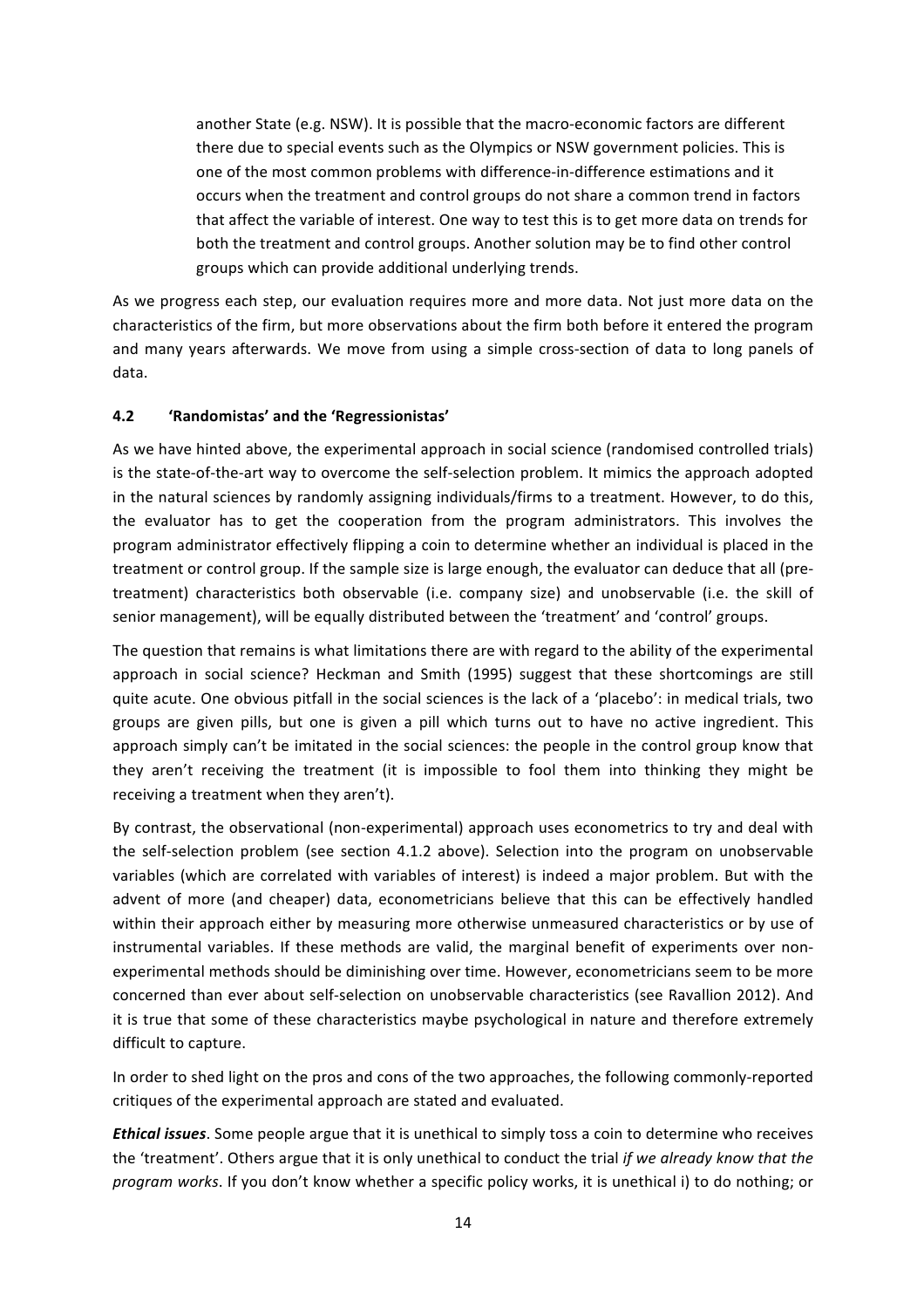ii) not to conduct an experiment. However, there is concern amongst some development economists that experiments have been used in areas where we do know whether the program works: for example, medical treatments (see Ravallion 2012). On top of this, there are issues about 'informed consent' since some evaluations are conducted in developing country villages where they are not asked whether they would like to be part of an experiment. At heart is the question: Will it be unethical to randomly pick which applicants get included in your innovation program?

**Practical issues**. Experiments can't be used in every context. For example, it is impossible to design and conduct an experiment on macroeconomic issues such as a random shock to interest rates. Of course, such an experiment could be designed and implemented in a laboratory setting, but that is not the focus of most experiments. In addition, it has been argued that a fascination with experiments may lead researchers to avoid important policy issues that can't be solved using experiments (see Deaton 2010). For example, Angrist and Pischke (2010) state that "Critics of designdriven studies argue that in pursuit of clean and credible research designs, researchers seek good answers instead of good questions". At heart is the question: What innovation issues are you addressing? Can you devise an experiment to test different intervention approaches?

Generalisability issues. Randomised experiments are typically conducted in environments with unique characteristics which may not be representative of all possible environments. Therefore, the results observed in one setting might not be generalizable to all contexts (which is often referred to as 'external validity'). Problems of this nature arise in non-experimental analysis too. But, according to Glennester (2013), experiments tend to get criticised for this shortcoming more than other methodological approaches simply because experiments have solved most of the other methodological issues! The question is whether the external validity issues are greater in experiments than in non-experiments.

*Identification issues.* Identification (also called 'internal validity') is the notion that the method being used is measuring causation rather than correlation (or reverse causation). In this regard, experiments outperform non-experiments. The correct weight to be applied to internal validity versus external validity (assuming there is some trade-off between the two) is unclear: many studies tend to favour striving for greater internal validity, but it is unclear at what cost this comes. However, it is clear that in economic analyses, the issues of external validity are much more acute than say in biomedical research. In other words, a bioactive agent is likely to work in Africa if previously shown to work in England. The same is not true of most economic policy intervention since the culture, institutions and norms in the two environments are quite different.

**Statistical issues**: there are two stages to the process of determining the 'treatment' and 'control' groups. Take a population of units (individuals/firms) from which you want to draw the two groups. The  $1<sup>st</sup>$  stage is to select what Deaton refers to as the 'treatment panel': those individual units which are willing to be part of the experiment (which could be in a specific location). The  $2^{nd}$  stage involves randomly allocating each of the units in the treatment panel to the 'treatment' or the 'control' group. One of the virtues put forward by advocates of experiments relates to the fact that they are free of (self-) selection bias. But this is only true with regard to the  $2^{nd}$  stage of the process noted above: in the  $1^{st}$  stage, it is necessary to select which units in the population will participate in the experiment and this *might not* be done randomly. For example, it might be that only some units are suitable to be included, there might be cost issues that preclude some units being involved or some units might not want to participate. The selection of suitable units to be included might be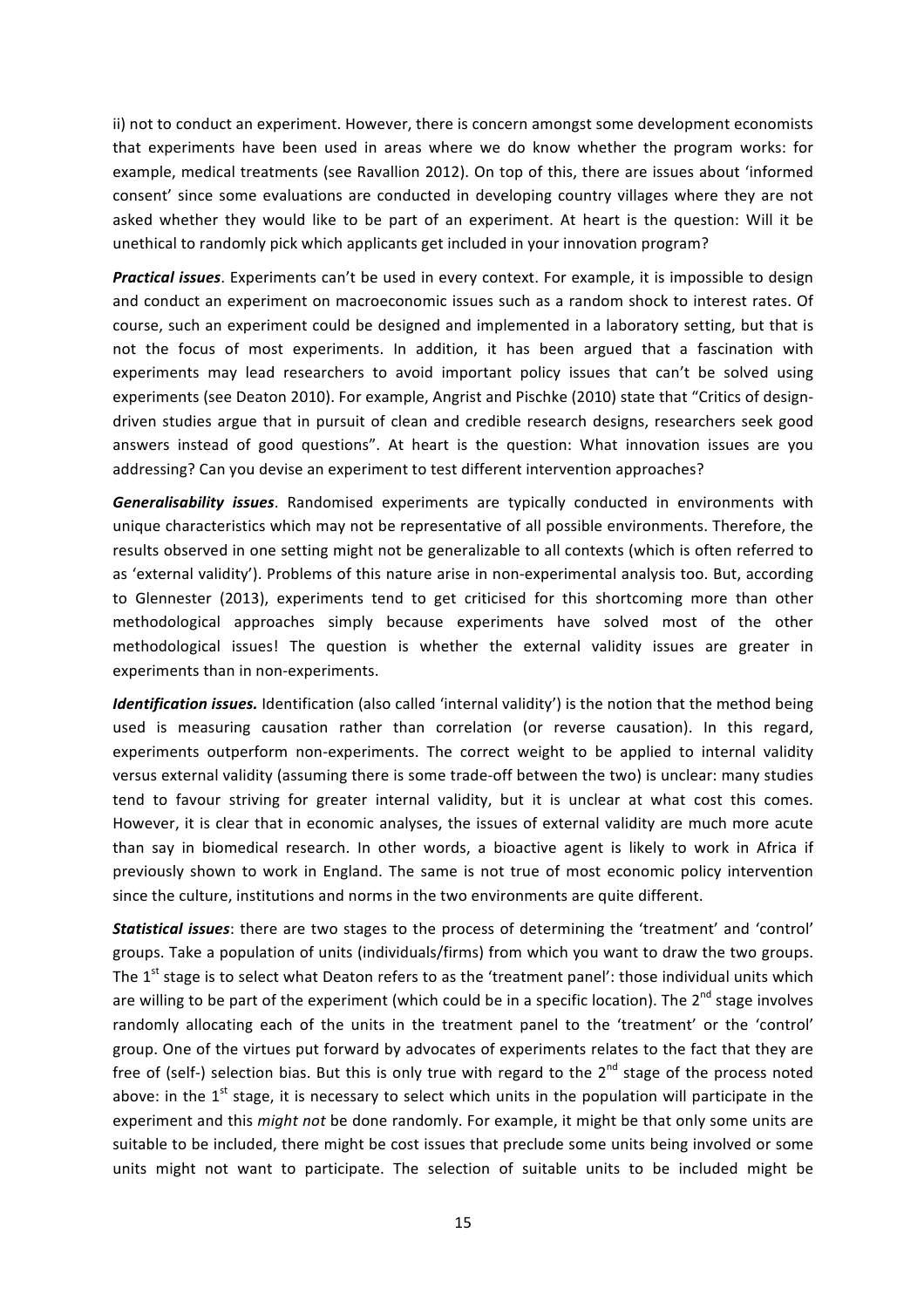correlated with a variable of interest in the estimation (which would invalidate the 'bias free' status of experiments).

Also note that experiments provide an average effect (not a median effect, and not a percentage of people whose position improved). So, just because a policy produces a positive effect on average doesn't mean that everyone participating in the program will experience the average effect. Of course, there is a distribution around the average: and if the distribution is spread widely (i.e. there is a high variance), the performance of a given individual could be much better (or much worse) than the average. "Just because it works on average does not mean it works for all" (Deaton 2012). Indeed, a result which showed that there was an average positive effect of a program could be dominated by a few winners (who win big) and many who fare much worse, which appears to be an issue for randomised controlled trials which report *average* effects. However, as Imbens (2010) points out (following Manski 1996), a social planner could always compare the average effects with/without treatment and the change in the dispersion of the effect with/without treatment. This then comes down to a matter of philosophy about the correct metric to use when evaluating whether a policy works.

**Substitution issues**. One final issue relates to the behaviour of the members of the control group. In some situations, it is possible that they will seek out alternative substitutes to the treatment (since, as we noted above, one of the weaknesses of experiments in social science in that there is no placebo given to the control group). That is, if they believe that they have been 'denied' a potentially-valuable treatment, they will seek out an alternative. This potentially dilutes the experiment since the control group has now modified its behaviour from the desired neutral set-up intended by the experiment- it has been 'pseudo-treated'.

#### **4.3 Choosing the Evaluation Approach**

Within the scope of credible evaluation methods, the decision over which method to choose depends on the following.

For *ex post* evaluations:

- The calibre of existing data especially whether baseline and longitudinal data exist and how many measureable confounding variable data are available;
- How easy it is to quantify program outcomes;
- How the program was run whether there is an obvious, natural control group;
- The budget;
- The lapsed time since the first cohort of program participants completed their program relative to the expected time frame for program effects.

For *ex ante* evaluations:

- The (political) potential to run a randomised trial and other constraints on capturing data from a control group;
- The budget;
- The lapsed time since the first cohort of program participants completed their program relative to the expected time frame for program effects.

All methods of evaluation have costs and benefits. While randomised control trials tend to be held as the most 'rigorous', they can be expensive to operate, difficult to negotiate and take a lengthy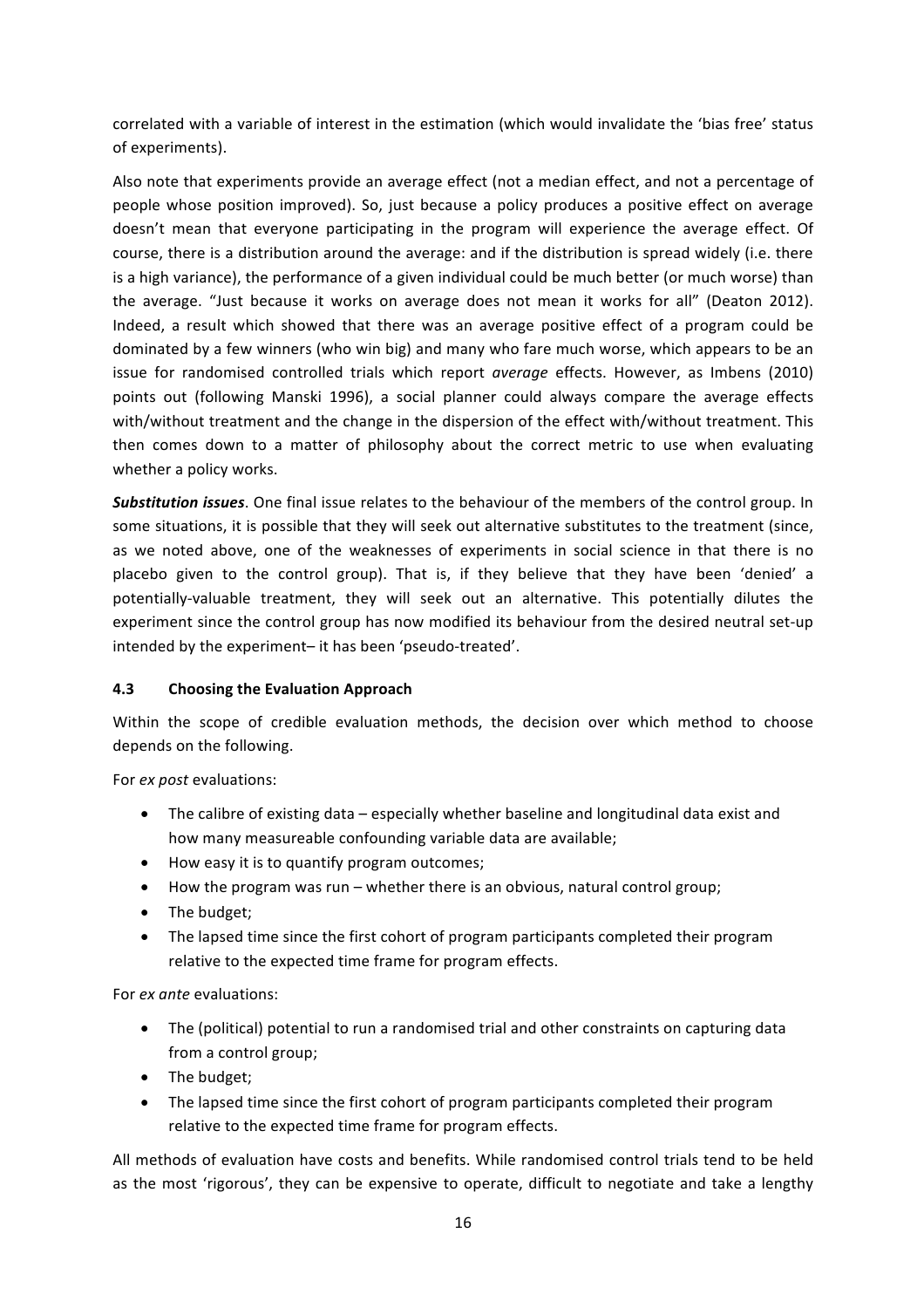period of lapsed time to undertake. By rigorous we mean how certain we are that the estimated program impact is accurate. The main advantage of other methods is the cost and convenience of being able to deliver a result quickly. While a randomised control trial, for example, may give an impact estimate that is 99% certain, a difference-in-difference estimate may be 80% certain. In some cases, the latter is all that is required for good policy.

In the debate over the rank-ordering of different evaluation methodologies, Guido Imbens makes the following point: "I do not want to say that, in practice, randomized experiments are generally perfect or that their implementation cannot be improved, but I do want to make the claim that giving up control over the assignment process is unlikely to improve matters" (Imbens 2010, p.412). In other words, it is hard to mount a convincing case that giving up randomisation will unambiguously improve the state of policy evaluation practice. So, if randomisation is possible, it should be strongly considered.

However, it is important to note that there are some constraints to the use of each methodology: that is, certain methodologies are appropriate in one context but not in others. Moreover, it may be the case that an experiment is not the most cost effective way to proceed since experiments can be costly. Of particular interest is the fact that experiments might be difficult to implement when it comes to innovation policy. Since experiments rely on randomisation of allocation of the 'treatment', it is hard to imagine how a government could *force* a company to participate in a program (note that it is essential for the process of randomisation that participation isn't determined simply by those who want to participate).

#### Case study: improving DSDBI industry-policy evaluation

The current project between the Department and the Melbourne Institute is a good example of a program evaluation which would be considered to provide rigorous evidence on any evaluation hierarchy. In this project, the Department has compiled information about the companies that have received support through several of its innovation programs in recent years (including their ABN, how much they received, and when they received the support). Once linked to ABS data, this can then be used to conduct difference-in-differences analysis on both a treatment and a control group, thereby providing powerful evidence on whether participation in the program has been successful.

Rigorous evaluation of policy programs requires detailed information on the firm, which has often proved problematic. After many years of negotiation, the Melbourne Institute has brokered a deal with the ABS whereby they will provide a 'test file' for two of their datasets (the Business Longitudinal Database and the BAS-BIT) which will essentially confidentialise the data. The Melbourne Institute would be able to interact with the 'test file' – which has exactly the same file structure as the original dataset, but with synthetic numbers – in order to write our statistical analysis program which would compute the effects of participating in the program (by comparing the firms before and after participation). We can then send our computer program files to the ABS to run on the real data file (so, confidentiality is safeguarded by the fact that the Institute never sees/interacts with the real data file). Access to these ABS (and ATO) datasets are the most efficient solution to the problem: rather than building new datasets, we can simply rely on the substantial investments made by the ABS (and ATO) to collect firm-level information.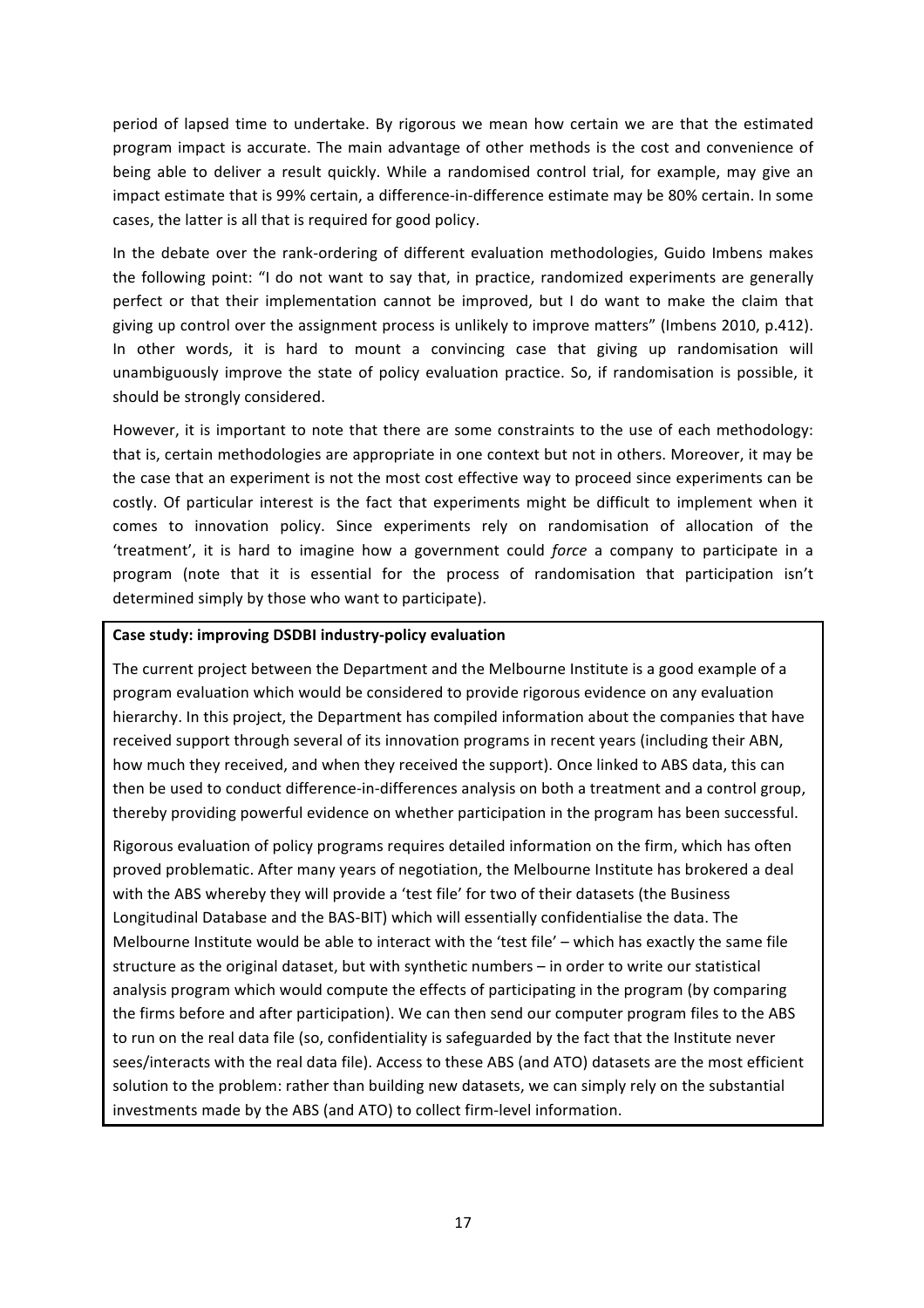#### **4.4 Examples of Best Practice Evidence**

Given the above framework (and techniques) for evaluating the quality of policy evaluations, it is worthwhile providing some examples of best-practice from around the world. One area in economics where the best-practice frontier has been moving is development economics (see Banerjee and Duflo 2011, for example, on the use of randomised controlled trials). In the innovation policy domain, the examples of best-practice are few and far between, primarily because of the difficulty associated with accessing firm-level data (i.e. unit-record data). For example, if you want to examine the impact of policy on a firm's productivity, this requires detailed information on the firm's inputs and outputs over time (before and after the policy). Such data are not typically publicly available, so the analyst is required to access confidential data (such as the information collected by the ABS) or proprietary data (such as Compustat or IBISWorld). As illustrated above, access to confidential ABS data is slowly improving.

#### *4.4.1 Examples of high-quality evidence leading to policy reform*

Below we outline two other areas of Australian policy reform which have benefited enormously from the application of high-quality evidence-based economic research: the reduction of trade barriers and social reforms. In addition, we provide examples where firm-level analysis has raised the understanding of productivity and industry dynamics in the US, an experiment in Indian textile firms which has deepened our understanding of the impact of managerial practices on performance, the effect of minimum wages on unemployment, and studies of the effects of early childhood interventions.<sup>14</sup> These reforms would not have been possible without rigorous, systematic evidence of their effects.

#### **Reduction of Trade Barriers**

From the 1970s to 2008, a succession of reports, papers and inquiries by academics (most particularly Max Corden, Richard Snape, Ross Garnaut and Peter Lloyd) and government bodies (Tariff Board, Industries Assistance Commission and Productivity Commission), documented the cost to the Australian economy of high tariffs; analysed the economic consequences of a reduction in tariffs; and injected objectivity into the debate and disseminated this information to the wider community. The average effective rate of assistance to manufacturing was 35 per cent in 1969-70, but had been wound back to below 5 per cent by 2012.

The process of tariff reduction was long and complicated: there were many vested interests from the labour movement to industry. The first part of the process of policy change was to present objective evidence on the actual size of effective tariffs. However, these calculations were not enough. Subsequently, the (then) Industries Assistance Commission developed quantitative models to analyse the economy-wide consequences of policy and policy changes for economic activity and employment, as well as for regions, sectors and individual industries. These models were used to make estimates of the potential gains from reducing tariffs. Work by academics and modelling by the Bureau of Industry Economics, Industries Assistance Commission and the Productivity Commission led to consultative processes and gave governments confidence to gradually dismantle trade barriers. Successive governments have used the reports and research of the Productivity Commission to raise the level of community debate on this issue. So, this reform process happened gradually rather than as the result of one perfectly designed experimental evaluation.

 $14$  Some of these examples are drawn from Palangkaraya et al. (2012).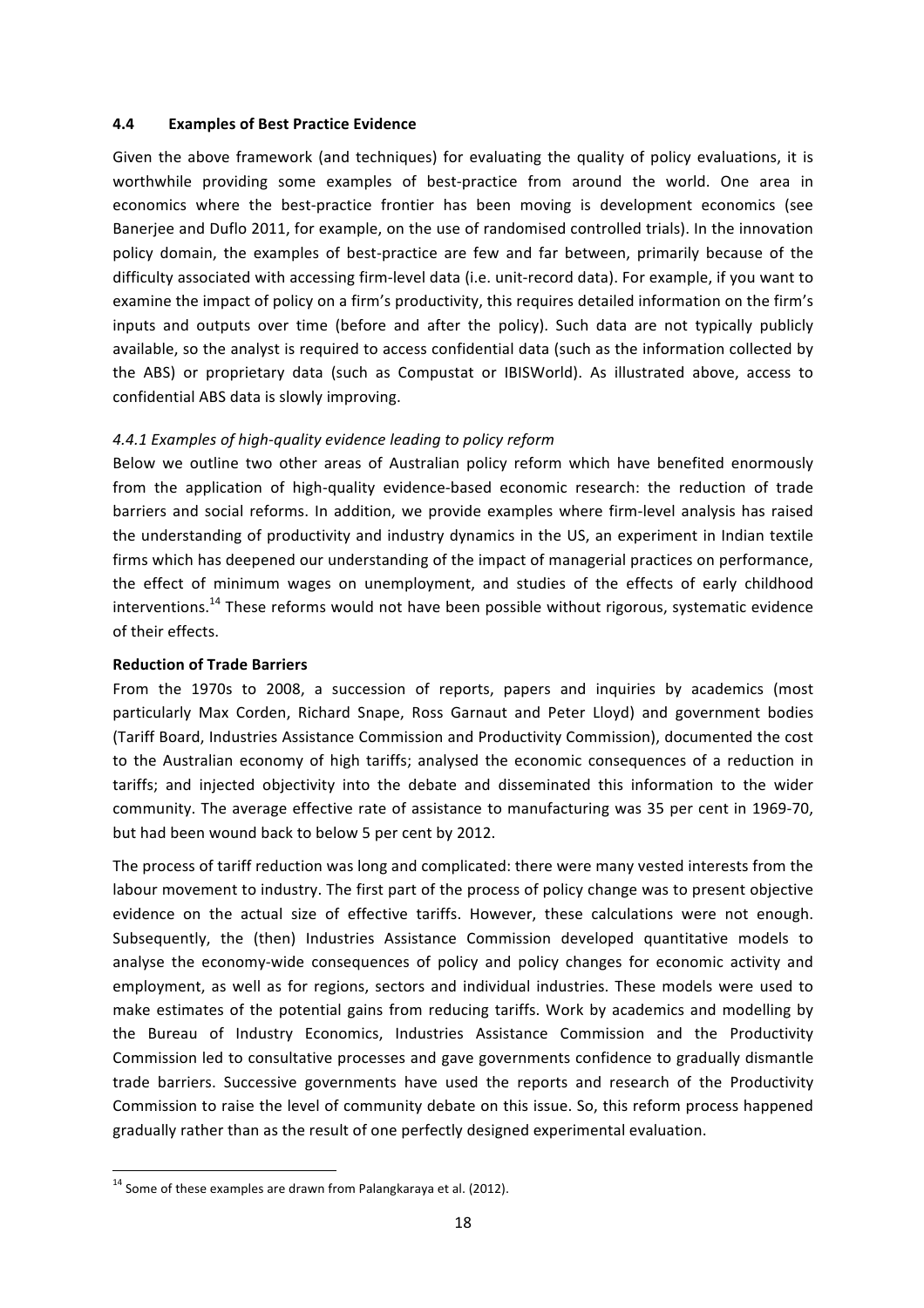#### **Social Reform**

The second example to highlight is the application of the Household Income and Labour Dynamics in Australia (HILDA) survey to inform a wide range of social and economic policies. This dataset is a longitudinal survey of members of nationally-representative Australian households: that is, it follows the same individuals in a household over time in order to understand how their workforce participation, income and other factors change over time. This dataset has been used in a variety of quantitative analyses designed to determine the effects of specific government programs. Methods used to analyse the HILDA data are primarily econometric analyses, which rely on the law of large numbers to find average effects across the representative sample of Australian households contained in HILDA. More specifically, the data contains enough information to construct appropriate 'treatment' and 'control' groups, has a very low attrition rate amongst survey participants, and has a long-enough time period to conduct 'before and after' studies. Together, these facts suggest that well-executed regression studies can produce robust counterfactuals. So, this is an instance where there availability and quality of data largely determine the appropriate evaluation method. 

To date, HILDA has been used to inform policy in the following ways<sup>15</sup>:

- The Productivity Commission found that mothers who are not entitled to be paid maternity leave, struggle financially. As a result, the Australian Government introduced a comprehensive Paid Parental Leave Scheme for new parents who are the primary carers of a child born or adopted on or after 1 January 2011.
- The Australian Social Inclusion Board analysed trends in family joblessness in Australia and identified the main factors that had driven these trends. This research also discussed the relationship between family joblessness and income poverty and other forms of disadvantage.
- The Pension Review, as part of the broader Tax Review, used HILDA to develop a comprehensive understanding of what pensioners lives are like. This work was undertaken by the Department of Families, Housing, Community Services and Indigenous Affairs.
- The Department of Education, Employment and Workplace Relations examined the characteristics of low-paid jobs. They found that low-paid jobs were not necessarily an end in themselves, but can provide a bridge to higher paid jobs. This information was included in a submission on minimum wages to the Australian Fair Pay Commission.
- The Reserve Bank of Australia looked at the level of debt that households have entered into and their ability to repay that debt.
- The Productivity Commission investigated the role of casual employment in the workforce and found it is often a stepping stone into longer term employment.
- The Australian Institute of Family Studies considered the financial consequences of divorce for older Australians and the subsequent implications for their retirement incomes.
- The Department of Families, Housing, Community Services and Indigenous Affairs used the data to contribute to a report on child custody arrangements to the House of Representatives Standing Committee on Family and Community Affairs. They also used the data for policy development in the areas of workforce participation and retirement.

<sup>&</sup>lt;sup>15</sup> We thank Michelle Summerfield for providing these examples from the brochure 'Living in Australia HILDA'.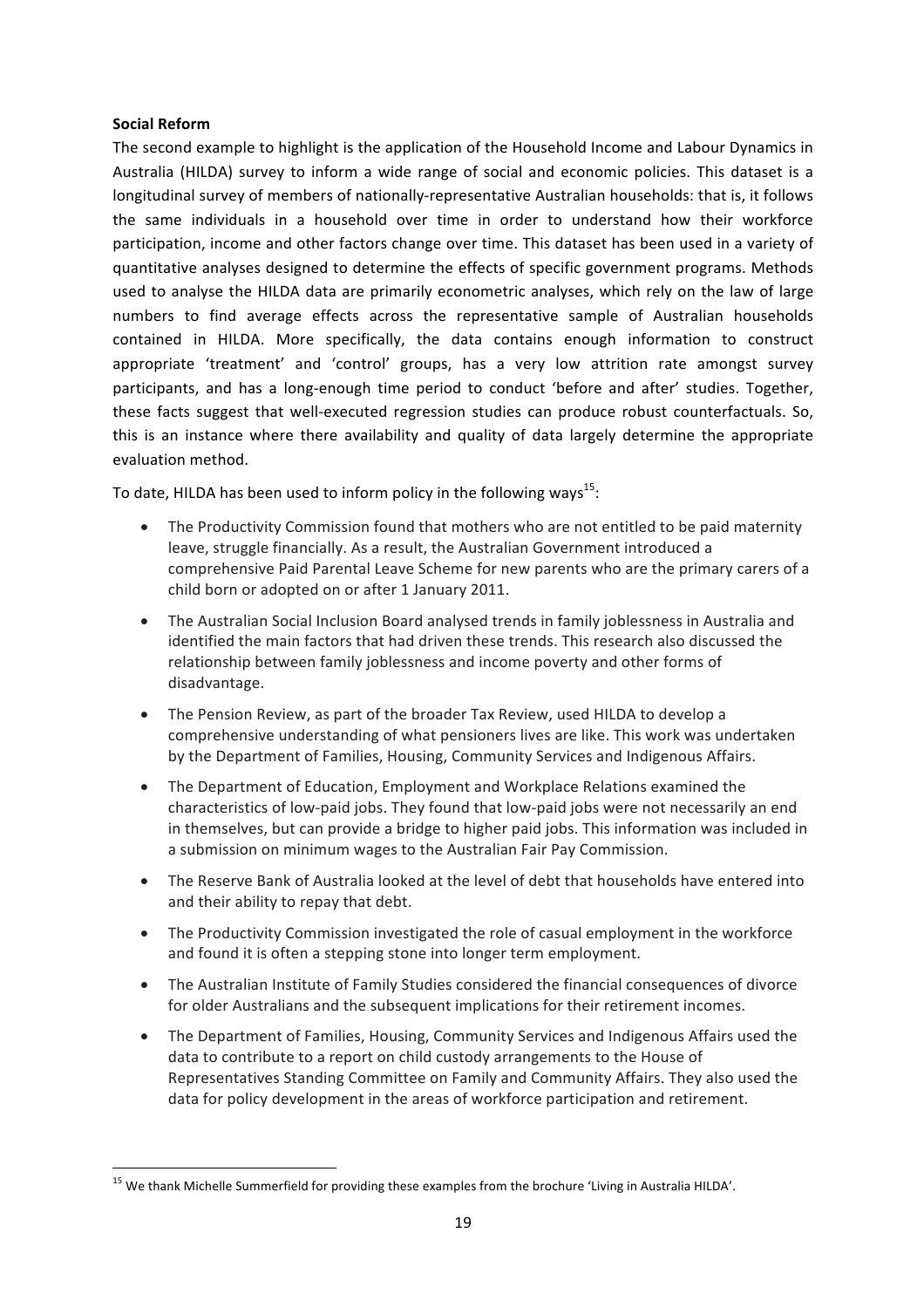#### **Industry Dynamics and Productivity Growth**

The third example comes from the US. Researchers have found that most productivity growth occurs from the exit of less productive workplaces and entry (and growth) of high productivity workplaces  $$ rather than the transformation of low productivity workplaces into high productivity workplaces (see the large volume of empirical work based on US micro data conducted by researchers at the US Center for Economic Studies including Baily, Hulten and Campbell 1992; Davis and Haltiwanger 1990, 1992; Doms and Dunne 1994; and Lichtenberg and Siegel 1987). This research was only made possible via access to unit-record data on firms within the US Census Bureau.

Bloom et al. (2013) undertook a randomised control trial on large Indian textile firms to test the effect of management consulting practices on plant-level productivity. They provided free consulting on management practices (funded by Stanford University and the World Bank) to randomly-chosen treatment plants and compared their performance to a set of control plants. The population of firms was selected from a certain industry and employment size (giving 66 firms). Firms were contacted by telephone and invited to take part in the project (34 agreed). Interviews were conducted on 96 control firms which were assessed as being no different from the treatment firms in terms of relevant characteristics. They found that adopting these management practices raised productivity by 17% in the first year through improved quality and efficiency and reduced inventory. The bettermanaged firms grew faster and their improved managerial practices spread to their other workplaces.

#### **Minimum Wages and Employment**

One of the most well-known difference-in-difference evaluations is the study by Card and Krueger (1994) who studied the effects of raising the minimum wage on employment. To select their control group they took advantage of the fact that the minimum wage had increased in one US state and not its neighbouring state. Card and Kruger compared the difference between two pre-treatment employment effects and then differenced it from two post-treatment estimators as discussed above. Their results showed a small increase in employment in the state with the minimum wage increased. This result was met with outrage from the economics community who thought employment should fall. The employment increase in the State with the minimum wage increase makes it hard to accept the hypothesis that employment actually decreased over this time. Although this study is still controversial, it helped change the common presupposition that a small change in the minimum wage from a low base will always cause a decrease in employment.

#### **Early Childhood Interventions**

There have been numerous evaluations of early childhood interventions (such as kindergarten, literacy and numeracy coaching) using the treatment and control group methodology in order to understand their effect. The attached document provides a meta-review of these evaluations http://www.aifs.org.au/institute/pubs/resreport14/aifsreport14.pdf.

# **5.** Reviewing Victorian Innovation Program Evaluations

There are a range of programs that have been instigated in Victoria since  $1999 -$  as part of a series of Innovation Statements - some of which have been evaluated by external management/economic consultants. The purpose of this section of the Report is to critically review some of these evaluations to see how they compare to the gold standard and to provide some simple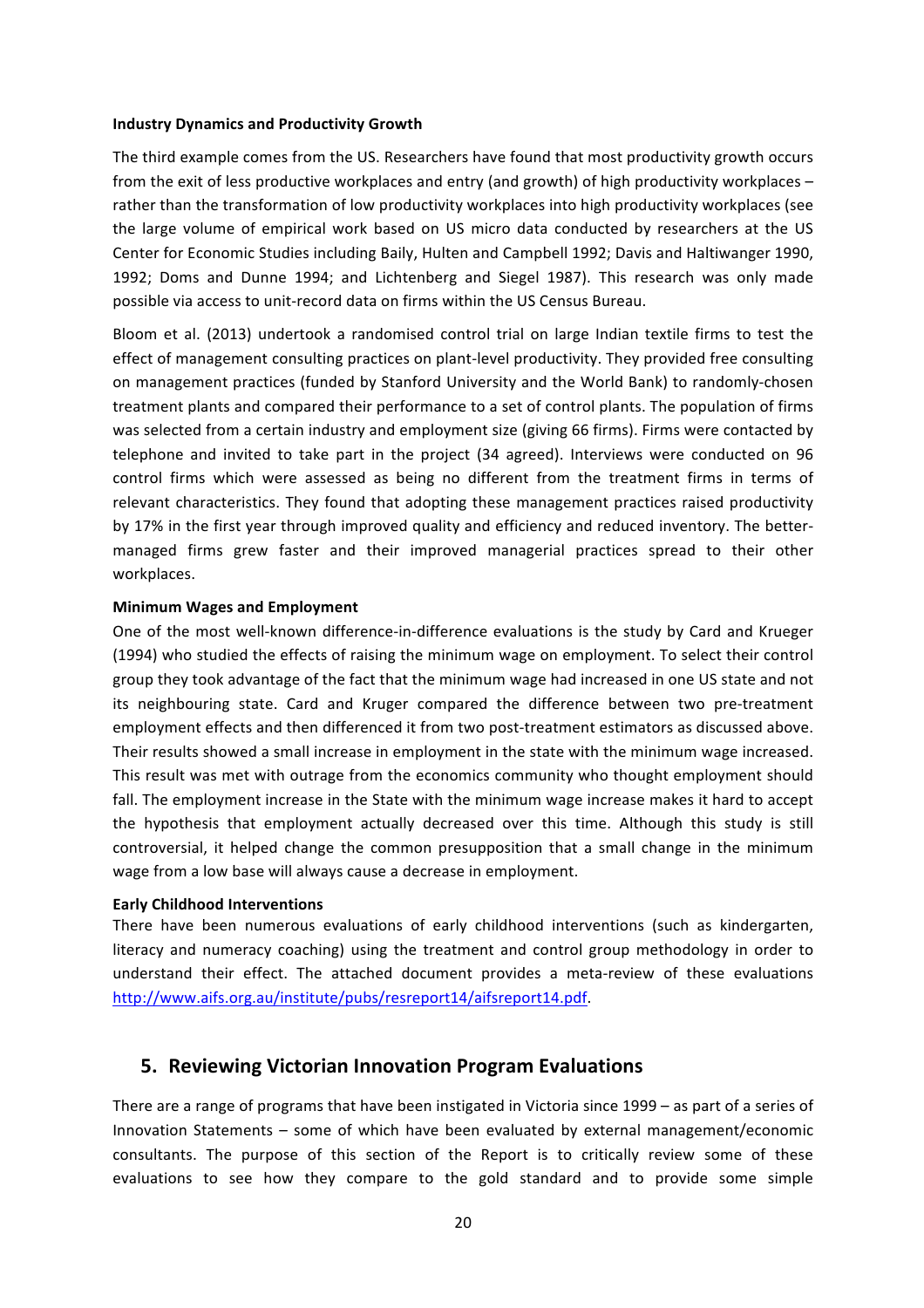recommendations on ways in which innovation program evaluation could be improve in the future. Our focus is on the economic impacts of the programs rather than the administrative efficiency as the benefits of the program are of primary interest (the costs of implementation and administration are really secondary concerns once it has been established that there are significant positive benefits). 

It is important to bear in mind that the ideal standard is often impossible to attain from an *ex post* evaluation. If the evaluation isn't designed carefully *ex ante* – and the data required to perform the evaluation aren't collected  $-$  then it is simply impossible to conduct an evaluation which unambiguously determines the effects of the program. This should make it clear that the intent of this section is not to criticise the consultants who have undertaken the evaluation – in most instances, they can only do what is possible given the data they are provided (everything else is outside of their control). Moreover, in many instances, the evaluation is an 'interim assessment' which is done a few years after the program commenced which makes it even more difficult to draw definitive conclusions about the program's effects.

# **5.1 Impact of the Science, Technology and Innovation (STI) Initiative (2008)**

#### *5.1.1 Program Description*

This initiative represents a major undertaking in Victoria's science and technology investments (in fact, it represents the largest such investment by an Australian State Government). It represents a substantial (\$638m) investment in a range of infrastructure and human capital projects including the development of the Bio21 Institute, the Australian Synchrotron, and support for successful projects in the Commonwealth Government's National Collaborative Research Infrastructure Strategy (NCRIS) program. The linkages between investment in infrastructure and human capital are clear – it is much easier to attract (and retain) the best and brightest researchers in the world when you have the best facilities available.

There were 135 projects funded since 1999/2000 which were selected on the basis of achieving Victoria's objectives to become a national (and international) science leader. Evaluation of the initiative was primarily done using data collected by the Government's Outcome Monitoring Tool (OMT), interviews with stakeholders, surveys of funding recipients (53 observations in total) and case studies.<sup>16</sup> This was also augmented by the use of a macroeconomic computable general equilibrium (CGE) model which was used to examine the State-wide economic effects of the initiative. 

There were 5 core outcome areas on which the initiative's performance was measured against:

- *Collaboration outcomes:* international and university-industry collaborations.
- *Science awareness outcomes*: science information sessions in schools, hits on websites, newsletters and e-bulletins.
- *Skills base outcomes*: attracting elite researchers (e.g. Federation Fellows), postgraduate students, and other professional development activities.
- *Commercialisation outcomes*: export contracts, licensing agreements, and patents.

 $16$  Note that previous reviews of this initiative were undertaken in 2003 and 2005 by a different group of consultants. The analysis reported here only discusses the 2009 review.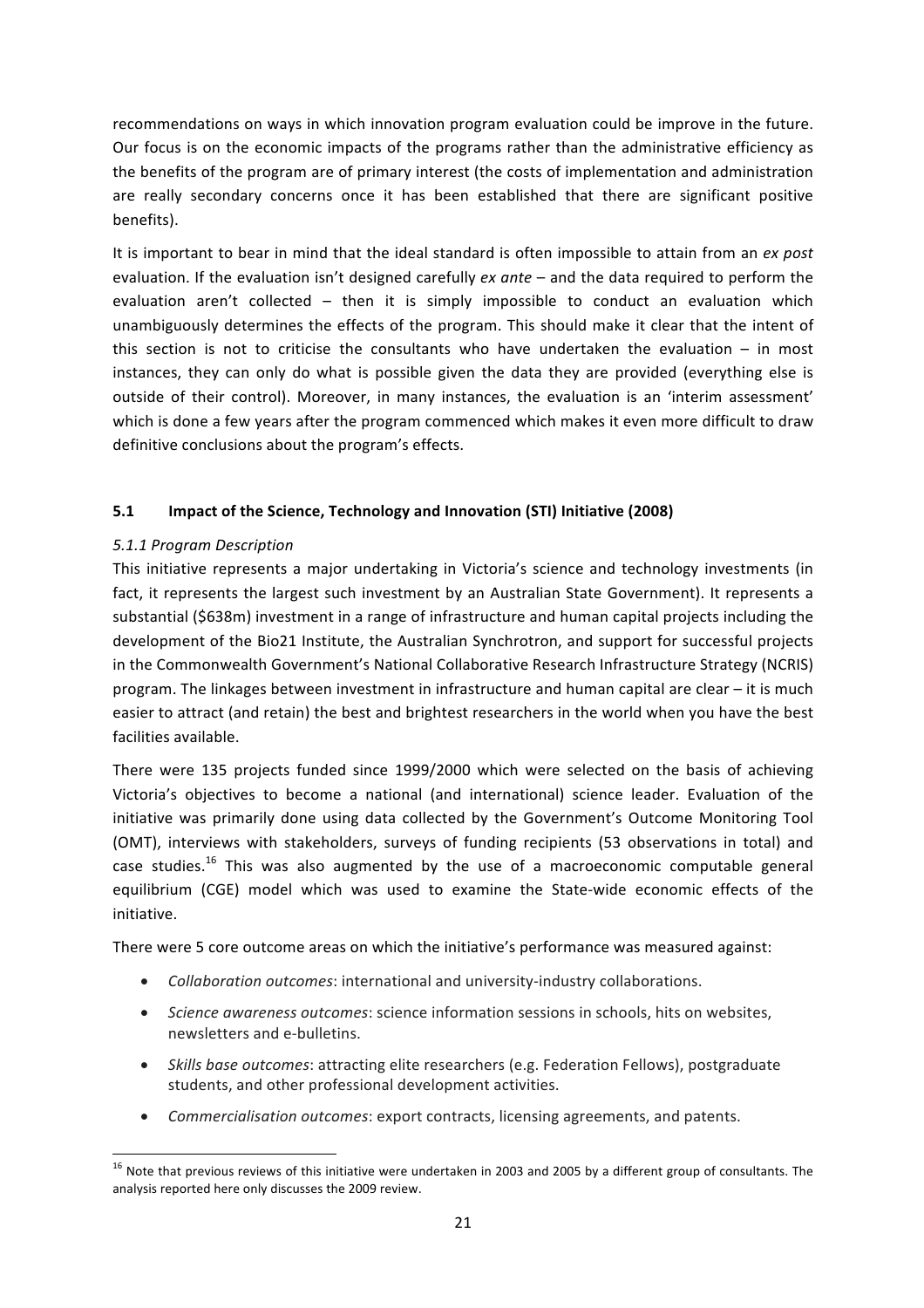• Scientific research outcomes: scientific journal articles and discoveries.

### *5.1.2 Program Evaluation*

The program evaluation report finds evidence that the initiative has achieved excellent results on each of these 5 core outcomes areas. With regard to international collaboration, for example, the evidence suggests that activity has increased from 253 collaborations in 2003 to 1,965 collaborations in 2005 and over 3,000 in 2009. In terms of commercialisation outcomes – which are another important source of potential outcomes  $-$  the evaluation finds that (up to June 2008) the initiative has generated 1,750 export contracts (worth \$173m), 575 provisional patent applications (primarily a mix of Australian, US and PCT applications), and 97 exclusive and 604 non-exclusive licensing arrangements for IP. In an effort to benchmark these outcomes against similar projects, the report looks at commercialisation outcomes for publicly-funded research organisations in 2002 and the Collaborative Research Centres (CRCs) in 2002. Across the range of commercialisation outcomes per \$m of expenditure, the STI initiative programs have out-performed other comparable programs. However, it is correctly noted that there are long and variable lags in the commercialisation of most inventions given the different risks, objectives, regulations, etc. in each commercialisation context. These factors inhibit the comparison of the nature and speed of commercialisation environments.

Moreover, the evaluation found that the initiative has generated large benefits for Victoria. For example, over the period 2001-2014, the initiative is predicted to generate an additional \$1.7bn in gross state product. Given that many of the expected benefits will accrue over a longer time period, the report suggests that the reported benefits are a lower bound on the long-run effects. To model the State-wide effects, the Monash Multi-Regional Forecasting (MMRF) model was used and two scenarios were modelled, both of which found positive net benefits of the initiative (relative to the counterfactual of 'no investment'). Scenario 1 includes 'only those benefits which were presently occurring and that could be directly quantified'. The predicted benefits were simply an extrapolation of currently observable benefits. Scenario 2 included 'realistic projections of some growth in currently observable benefits'.

The macro-modelling exercise included two types of quantifiable effects:

- i) **Expenditure effects**. These occur when funds are leveraged into Victoria as a result of the initiative i.e. there is a positive expenditure effect of the initiative if these funds would have been expended externally (in other states) in the absence of the initiative. For example, initiative projects that lead to successful CRC project grants that are headquartered in Victoria.
- ii) **Investment effects**. These occur when the initiative generates productivity or commercial benefits for firms and society. These benefits could accrue as a result of improved skills, innovation-led productivity growth, increased knowledge adoption rates or increased commercialisation revenues (industry or university).

# *5.1.3 Evaluation Critique and Recommendations*

The evaluation tackles a difficult issue: how to assess the macro (State-wide) effects of this largescale initiative. This is clearly not easy to do convincingly. The approach adopted rests largely on the simulation methods employed by a computable general equilibrium model (the Monash Model). The investment effects used in the model were determined using surveys and interviews of funding recipients. Where necessary, respondents were contacted directly to determine how their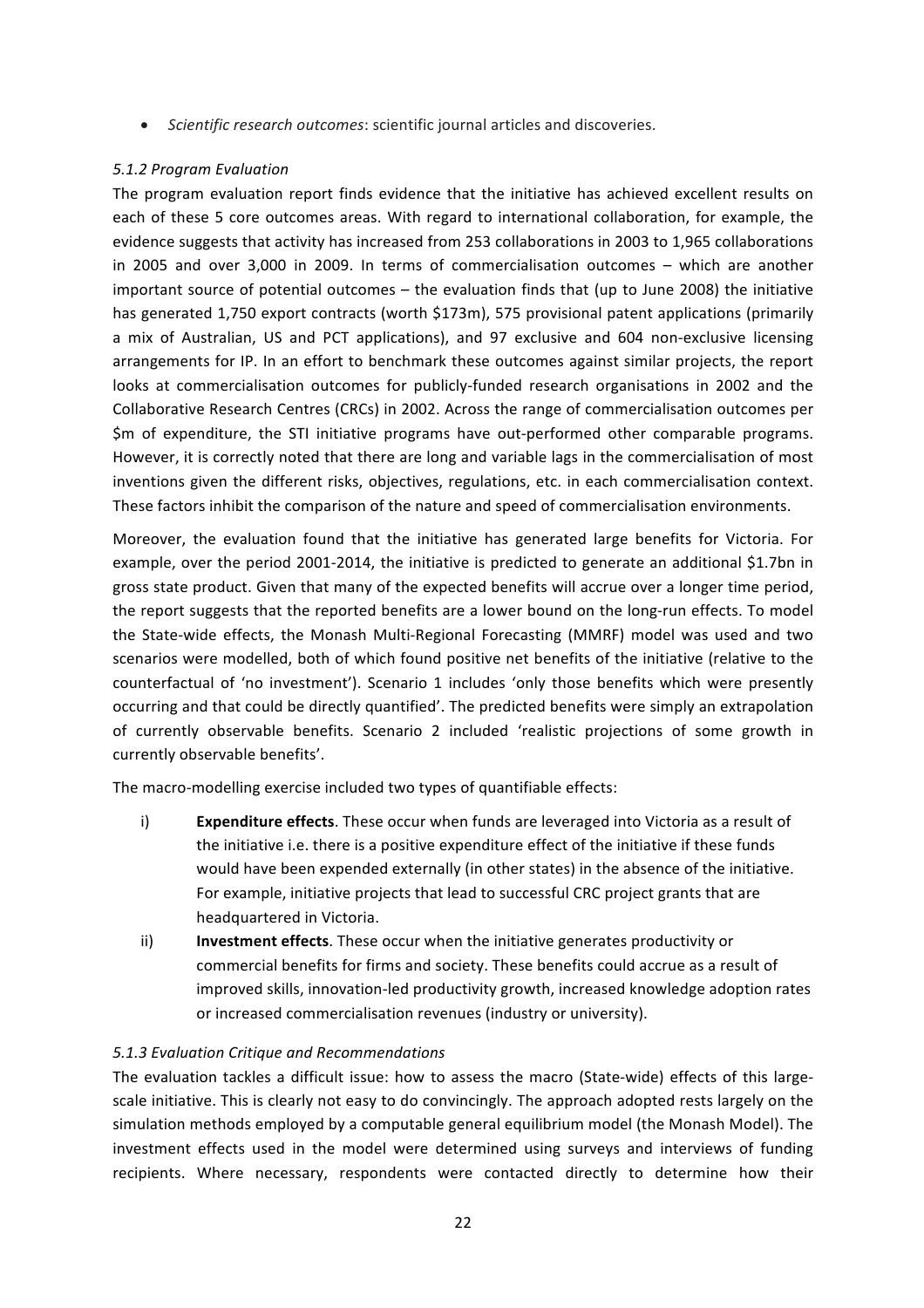productivity estimates (and/or commercial revenues) were generated. However, it is not clear how robust these estimates of economic effects are. And indeed it is not really possible to understand why the effects in this report (an increase in gross state product of \$1.7bn) are actually lower than the predicted benefits in the 2005 report of the initiative (methodology may play a part – as claimed in the later report – but it may also just be that the result is sensitive to assumptions in the model).

With regard to the collaboration outcomes, the evidence provided suggests that this has increased dramatically. However, it must be noted that this most likely seriously over-estimates the magnitude of the effect attributable to the initiative. For instance, it isn't clear that the data disentangles collaborations that were a result of the initiative from those that were would have occurred in the absence of the initiative. That is, there was no attempt to establish a counterfactual. Moreover, collaboration has been increasing across all areas of science: this contemporaneous growth in scientific teamwork (often across international borders) is difficult to separate from the effect observed in the report.

In conclusion, this report should be classified as a monitoring report rather than an evaluation. Unless a good attempt is made to establish a counterfactual, we should not call a report an evaluation. Although the effects of these large-scale projects on the Victorian economy are very hard to achieve, there must be some consideration of the counterfactual. In general, it is far more convincing to rigorously examine the effects of a few elements of the program (e.g. its effect on collaboration) than it is to poorly examine the effects of the entire program.

#### **5.2 Interim Evaluation of the Victorian Life Sciences Statement: Healthy Futures (2013)**

#### *5.2.1 Program Description*

The Healthy Futures program represents a \$230m capital investment into Victorian medical research infrastructure in an attempt to enhance the wellbeing of Victorians. Via this program, a wide range of strategic capital works has been undertaken, which have provided facilities, training and enabling technologies in an attempt to foster enhanced innovation in Victoria. The specific objectives can be stated as follows:

- Leverage Victoria's competitive advantage in specific research areas;
- Grow the reputation of Victoria's research institutes in order to expand investment and generate high quality jobs;
- Continue growth in collaborations and partnerships;
- Commercialise medical research, thereby bringing benefits to business and industry;
- Hasten the translation of scientific research into clinical practice.

The *Healthy Futures* program took advantage of a 'window of opportunity' with regard to availability of capital and support for such an initiative at both the State and Commonwealth level. Given the rapid growth and quality of the Victorian medical research environment, this program was designed to realise future potential economies of scale and scope, and to leverage increased collaborative research endeavours.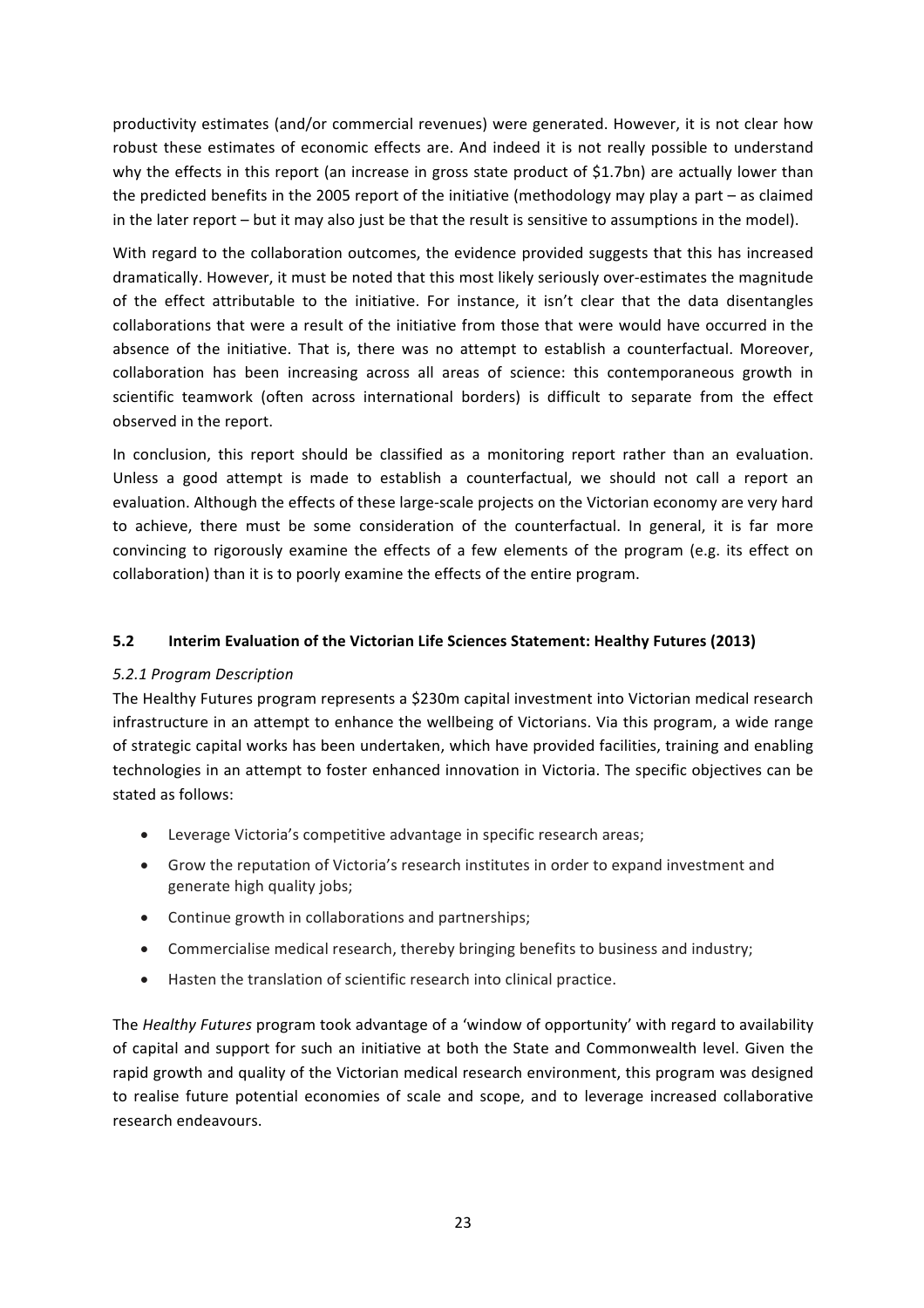#### *5.2.2 Program Evaluation*

In evaluating the appropriateness, effectiveness and efficiency of the program, three different time horizons were considered in the program evaluation report: Horizon 1 (2006-2012), Horizon 2 (medium term) and Horizon 3 (thereafter). This is designed to capture the long lags embedded in research infrastructure investments. The key pillars of the evaluation were:

- i) *Literature review*. A review of relevant policy statements, reports and the literature.
- ii) *Stakeholder consultation*. Face-to-face meetings with program beneficiaries including medical research institutes, government agencies and tertiary health service providers.
- iii) *Data collection*. Evaluation surveys, bibliometrics, funding data, patents, licenses, invention disclosures and spin-off companies.
- iv) Cuantitative analysis. CGE models were used to estimate the indirect impacts of increased investments associated with the program.
- v) *Qualitative analysis*. Cases studies of behavioural change and impacts.

In terms of financial leverage, the program was successful in leveraging more than \$500m from non-Victorian Government funding sources that is unlikely to have been invested in the absence of Victorian Government (i.e. *Healthy Futures*) funds. These leveraged funds came in the form of: matching funds provided by the Commonwealth Government (e.g. WEHI infrastructure and the new Austin-Burnet Institute), co-investment from CSIRO (e.g. bioprocessing facility at Clayton), coinvestment from philanthropic funds/trusts (e.g. Atlantic Philanthropies), and co-investment from universities (e.g. Monash University's Australian Regenerative Medicine Institute). On average, Healthy Futures projects leveraged \$2.20 for every dollar of Victorian Government funds invested. These investments have created new infrastructure which is creating greater access for researchers in university and industry to the world's best equipment.

A general equilibrium model of the Australian economy – which was based on the Monash Multi-Regional Forecasting National Reform Agenda (MMRF-NRA) model developed by the Productivity Commission – was used to evaluate the macro effects of the *Healthy Futures* investments. The model identifies 53 sectors in 8 Australian states/territories. Capital stock is increased in 2 specific sectors – research and technical services, and business services – as a result of the *Healthy Futures* program of investments. A two-step approach was used in the model of the effects of higher capital stocks in medical research. Step 1 involved running a simulation of the effects of medical research capital for the research/technical and business services sectors. Step 2 involved examining the effect of a shock on research/technical and business services on medical research capital. Using this approach, it is concluded that the *Healthy Futures* program has increased Victorian gross state product (by \$170m p.a.) and household consumption (by \$77m p.a.). Under the following assumptions – an economic life for the investments of 30 years and a discount rate of 5 per cent– the present value of the increase in gross state product is approximately \$3.2bn (in 2012 dollars) and the increase in household consumption is \$1.46bn (2012 dollars).

# *5.2.3 Evaluation Critique and Recommendations*

Aside from bibliometric data (publications and citations) and stakeholder consultation data (interviews), the program evaluation relies on the Monash Model for most of the quantitative analysis. Although this approach is valid, it is essentially a black box: it is almost impossible to critique because the details of the model are opaque. It is also highly aggregated in that it takes all of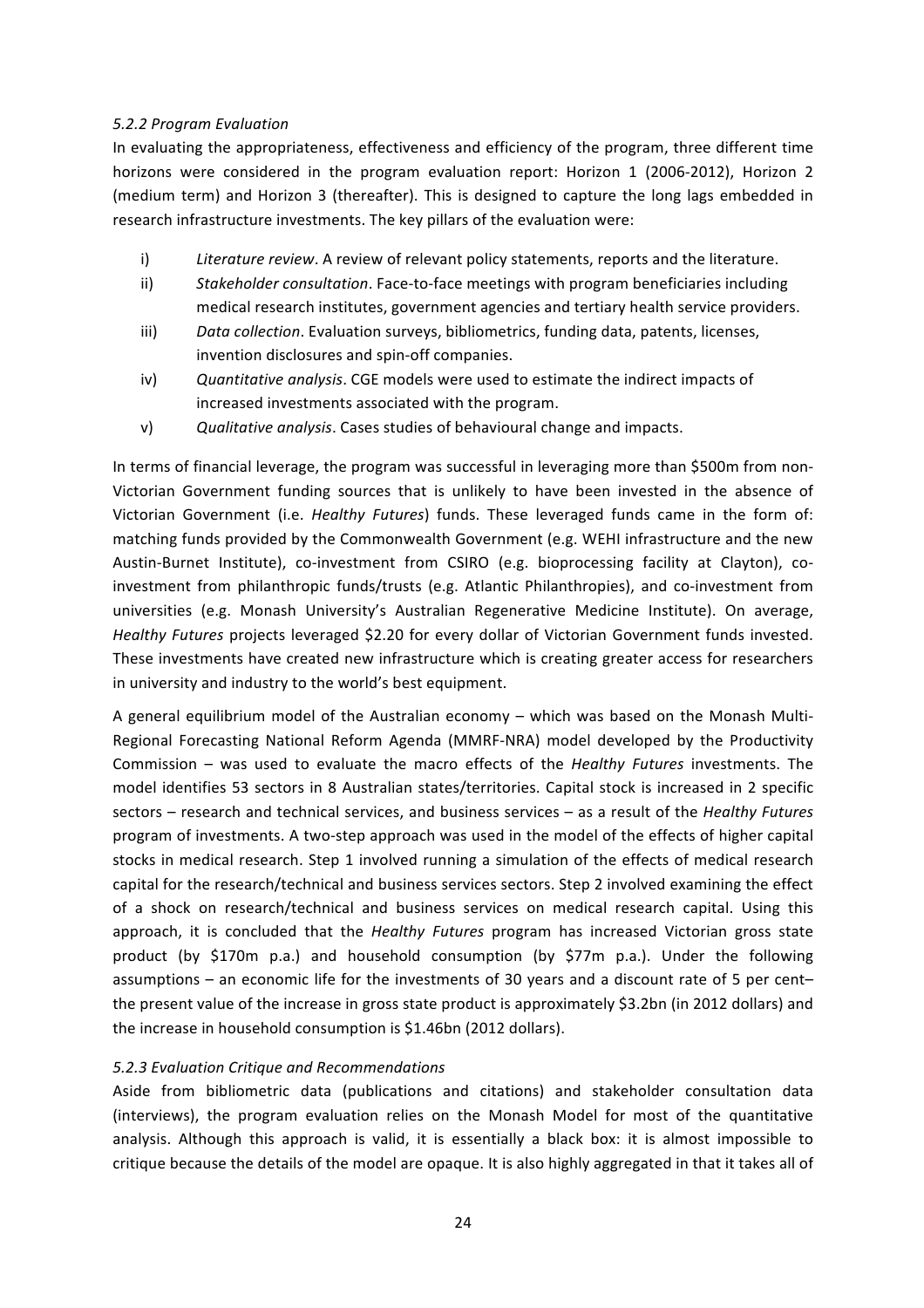the different components of the program and bundles them up into one. It then estimates the effects of these at a macro level. This black-box approach makes it hard to 'sell' results to central agencies who regularly receive reports with opaque modelling outcomes that favour the program of the program advocate.

Although such information is important, what is of more interest to the Government is to undertake the effects of specific programs, and to identify which aspects of the program work (and which ones don't). For example, some of the components of the Healthy Futures program leverage other funding sources (e.g. CSIRO, philanthropy, etc.). What would be interesting to know is: are these cofunded programs more successful than programs that are not co-funded? And is there a threshold above which co-funded programs are much more likely to work? That is, perhaps programs with less than 10 per cent co-funding are not more likely to be successful than programs with no co-funding. These types of interesting (and important) policy issues cannot be addressed using macroeconomic modelling approaches such as that embodied in the Monash Model. That is not to dismiss the importance of the macro-perspective, just to suggest that there is much more detailed evaluation work that could be done to help improve future policy initiatives.

# **5.3 Interim Assessment of the Small Technologies Industry Uptake Program (STIUP) (2012)**

#### *5.3.1 Program Description*

This program had a number of specific objectives:

- i) Increase uptake of 'small' technology (micro-, nano-, bio-) by Victorian business
- ii) Assist businesses to improve productivity via adoption of these technologies
- iii) Enable business to access capabilities with regard to small technologies
- iv) Build links between providers of knowledge and the private sector

The program works via the use of vouchers that provide assistance to Victorian SMEs to access small technologies provided by participating suppliers. Within the voucher system, there are three specific types of voucher: feasibility vouchers (STFeas, up to \$10k), technical vouchers (STTech, up to \$50k) and trial vouchers (STTrial, up to \$100k). Any company is only entitled to one type of voucher over the life of the program. As of March 2012, 59 vouchers have been issued across the various schemes with a total value of \$2.5 million. Voucher recipients have come from agriculture, textiles, biotech, medical technologies and microelectronics industries.

#### *5.3.2 Program Evaluation*

There are four components to the interim assessment conducted: efficacy, effectiveness, efficiency and appropriateness. The first component  $-$  efficacy  $-$  related to an assessment of whether the program has delivered the desired outputs which included a range of short- and medium-term targets such as "at least 50 companies that accelerated the adoption of small technologies through the program's voucher system". The interim assessment indicates that the program was successful in achieving these targets, so no further critical evaluation of these will be undertaken here. Of more interest is the second assessment criteria – effectiveness – which considered some more difficult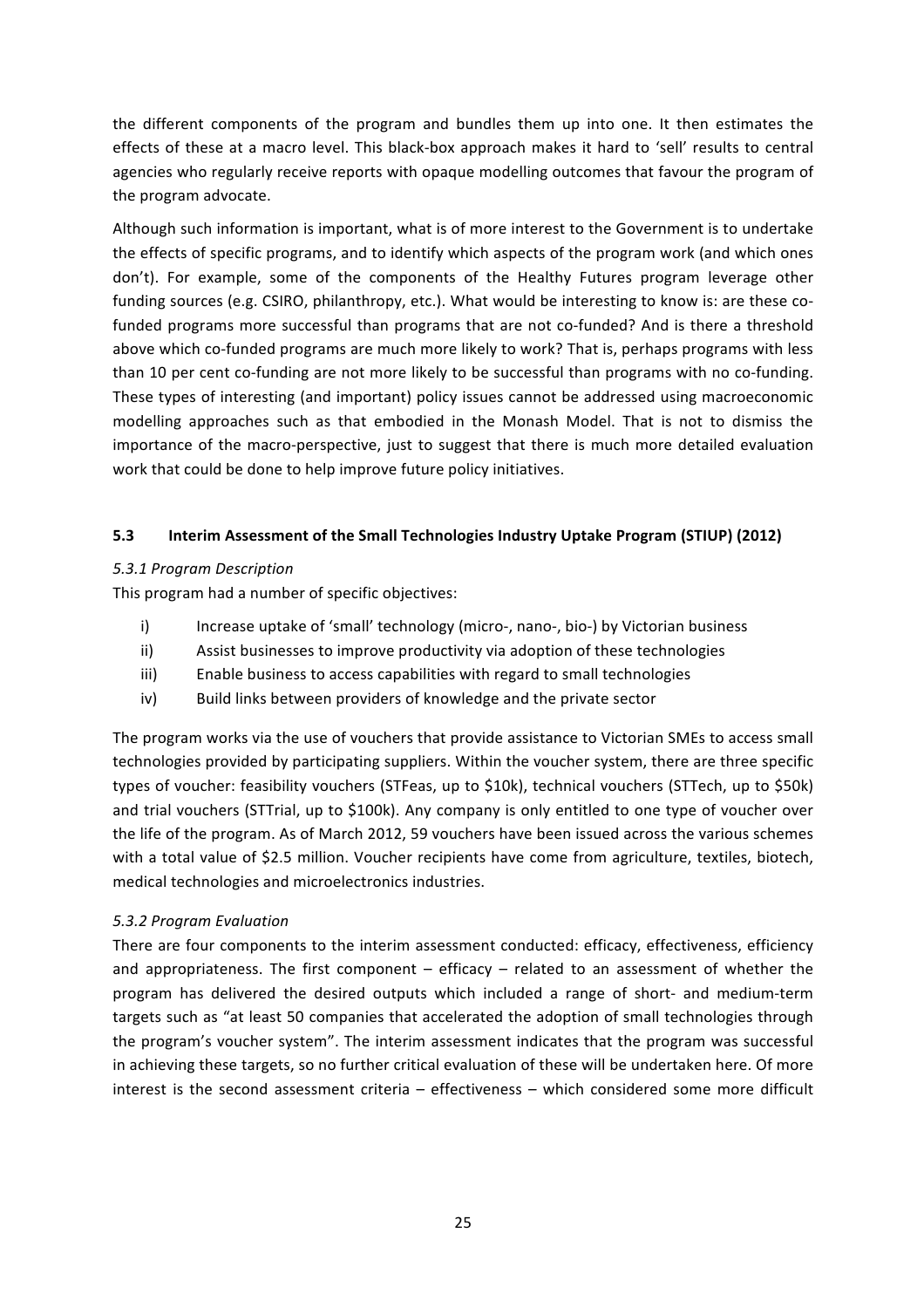effects such as the productivity implications of the program and the additionality effects (i.e. whether the project would have proceeded in the absence of the voucher).<sup>17</sup>

#### *5.3.3 Evaluation Critique and Recommendations*

Additionality is difficult to estimate, but it can be done. As mentioned earlier in this report, the problem for social scientists interested in mimicking 'the scientific method' is that no two organisations are the same. As a result, it is very difficult to compare the performance of two organisations and ascertain what caused the superior performance of one over time: was it the program that they participated in or was it some other (unobserved) factor? In the absence of an experiment, econometric analysis can be used to predict what would have happened to the organisation in the absence of the program. This is the standard way in the academic literature that policy evaluations are conducted. This typically involves taking an objective performance measure profits, sales, employment, exports or productivity – and evaluating it before and after participation in the program. This statistical approach relies on large numbers of observations to provide robust average estimates of the effects of the program.

How was additionality of the STIUP program determined? Partly because of the small numbers of participants  $-$  which makes econometric analysis difficult  $-$  additionality was evaluated by asking program participants the following question: "Without the voucher, would the project have gone ahead anyway?" This type of direct approach is appealing on one level, but has its problems: not the least if which is that participants might be tempted to answer 'no' to this question simply because it has provided them with money/assistance they wouldn't otherwise receive. Thus, it is harder to have faith in their stated preferences.

In these types of studies, 'revealed' rather than 'stated' preferences are preferred. In other words, 'what actually happened' is preferred to statements about 'what you think happened'. This takes the subjectivity out of the equation. Using the stated preference approach, the report finds that 90 per cent of STTech voucher and 70per cent of STFeas vouchers reported that their project either wouldn't have proceeded or would have proceeded at a later date. Therefore, the vouchers either induced the project or sped up the project (the former is a 'strong' form of additionality while the latter is a 'weak' form of additionality). The 'strong' form accounted for roughly 50per cent of the total additionality effect in both voucher schemes (although it was slightly larger in the STTech scheme). Central agencies will typically put little weight on stated preference for obvious reasons. It is questionable whether there is value in collecting this sort of information at all.

#### **5.4 Market Validation Program (MVP): Interim Assessment (2011)**

#### *5.4.1 Program Description*

The Market Validation Program (MVP) is a \$28m pilot program designed to facilitate demand-driven relationships between innovative SMEs and government departments. The basic notion is that there are a range of problems facing government departments for which there are currently no solutions in the marketplace. By stating these problems and providing money to SMEs to come up with innovative technological solutions to these problems, the government hopes to both solve a

 $17$  The productivity implications of the STIUP were not able to be considered so soon after the program was initiated. However, voucher recipients were asked about whether the scheme enhanced their innovation capabilities – which is seen as a precursor to potential future productivity – and the vast majority reported higher innovation capability scores.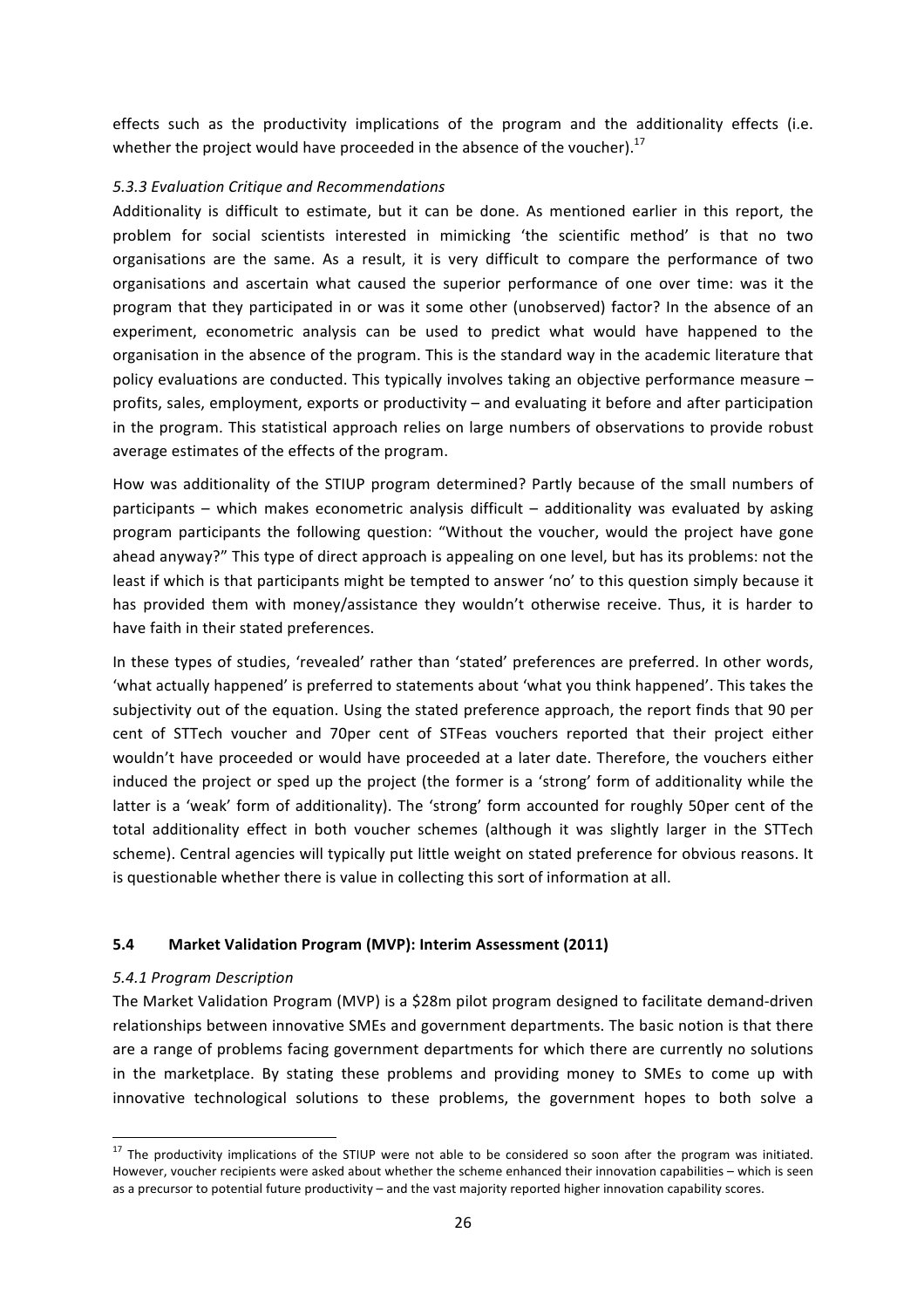domestic problem and stimulate innovation within domestic firms (which could be then be sold to other state government departments in Australia or overseas). Such demand-side (or procurementbased) innovation programs have been successful in the US (e.g. the SBIR) and have become increasingly popular in recent years around the OECD (see OECD 2011). There are three distinct stages to the MVP design:

- 1. *Technology Requirement Specification*: submitted by the government department (the 'host') with regard to the specific problem. Once approved, this specification is then released to the market where firms can respond.
- 2. *Feasibility Study*: a grant of up to \$100,000 is provided to firms to develop a feasibility study on identified projects.
- 3. *Proof of Concept*: \$1.5m is provided over 2 years to successful feasibility studies.

At the completion of these three stages, the SMEs are encouraged to commercialise the prototype using any IP that might be generated: there is absolutely no guarantee that the government will then purchase the final technology. There were 128 technology requirement specifications put forward in total. There have been two rounds of funding thus far involving 21 projects: there are 9 'Proof of Concept' projects (in Round 1, \$13.4m committed) and a further 12 'Feasibility Studies' (in Round 2, \$1.2m committed). Of the 9 projects that proceeded to the Proof of Concept stage, only one was completed at the time of the evaluation.

# *5.4.2 Program Evaluation*

A framework was developed and applied to the MVP in order to evaluate whether the program should be continued. The framework was designed to:

- Define the characteristics of 'success';
- Provide a link between individual project outcomes and macro objectives;
- Track MVP outcomes over time;
- Adapt to changing conditions and lessons learned.

Aside from desk reviews of other demand-driven programs (e.g. SBIR assessments) and other relevant evidence (e.g. Commonwealth government reports on factors influencing innovation novelty), the evaluation relied on a mix of qualitative and quantitative research. On the qualitative side of things, this related to interviews with stakeholders including the MVP project team,  $DBI<sup>18</sup>$ managers, hosts and SME program participants. On the quantitative analysis front, an online questionnaire of hosts and program participants was conducted and the data analysed (38) observations). 

# *5.4.3 Evaluation Critique and Recommendations*

In the assessment of the MVP, it was found that the program is achieving the goals stipulated by the DBI: it is delivering new IP, exposing SMEs to new markets, facilitating new collaborations, and expanding R&D capabilities. With regard to the 'hosts'  $-$  that is, the government departments  $$ there are other benefits: improving innovation capabilities, and delivery of new (or improved) technologies which are expected to improve productivity. It was also stated that "...90% of hosts

 $18$  The Department of Business and Innovation is now known as the Department of State Development, Business and Innovation (DSDBI). For convenience, we refer to the Department by its name at the time of the evaluations i.e. DBI.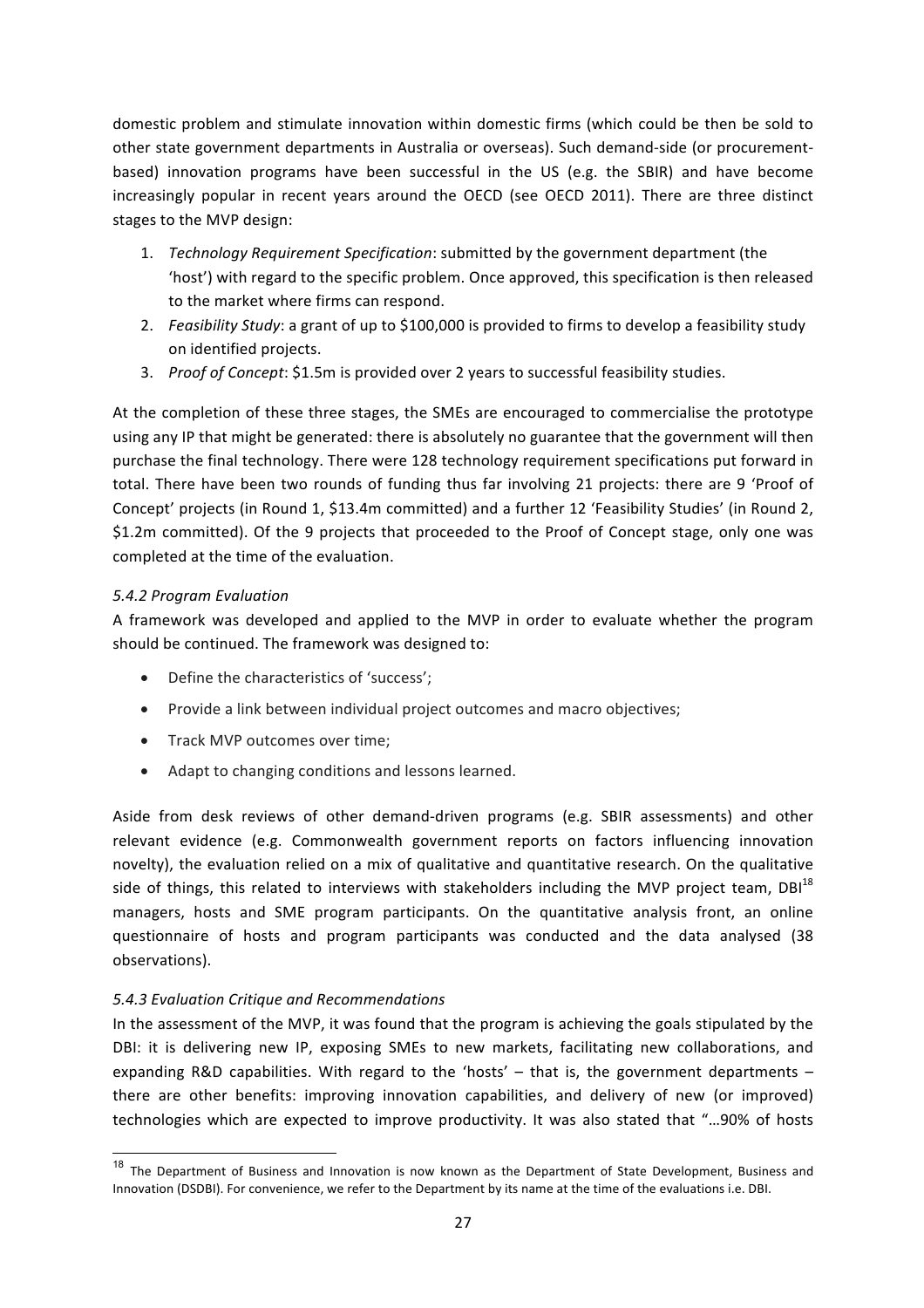indicated that projects wold not have gone ahead without the MVP support", but it seems highly unlikely that the hosts are in a position to make an accurate evaluation of the counterfactual. As an alternative, you could ask the company themselves, but they have a vested interest in stating they wouldn't have developed the project without the support. This suggests that 'stated preferences' (either by the purchaser or the provider) about whether the project would have proceeded in the absence of government support are likely to have little value in determining whether a program has been successful.

In the quantitative assessment of the outcomes of the program, there are a few interesting results which are worthy of further consideration. For example, the impact of the program on increased sales opportunities. The survey results indicated that every participant expected sales to increase in the following 5 years. However, the aggregate estimates for global sales range from \$1,119m to \$1,162m, which seem unrealistically high, and there is no information provided on how these estimates might have been calculated. In addition, the evaluation notes the very high success rates of projects in the program. As the authors of the evaluation report note, it would extremely rare for all projects to be successful as claimed: most other similar programs show more like 10-30 per cent success rates (if lucky). This observation further questions the credibility of self-reported estimates used in evaluation analyses.

In conclusion, this report should be classified as a monitoring report rather than an evaluation. One way in which this evaluation could have been improved would be to compare the outcomes of the participants with the performance of those who applied for the scheme but were unsuccessful. This would enable the construction of a counterfactual on outcomes like: would the project have continued in the absence of the funding? However, it isn't clear whether information on the nonparticipants was collected in this instance.

# **5.5** Interim Assessment of the Victorian Science Agenda (VSA) Initiative (2013)

# *5.5.1 Program Description*

This program was designed to bring university and industry together to achieve innovation outcomes. This report assesses the initial outcomes associated with two elements of the Agenda initiative: VSA Investment Fund, and the VSA Strategic Project Fund.

# *5.5.2 Program Evaluation*

The authors of the evaluation report are clear that this is an interim assessment and that, although there have been some initial benefits, much of the expected benefit will occur in years to come. This long time-frame makes program evaluation difficult. There are three criteria used to evaluate the program:

- i) Appropriateness: the program's rationale and design
- ii) Effectiveness: the program's benefits relative to its objectives
- iii) Cost effectiveness: the program's cost relative to outcomes

A comprehensive evaluation would also consider a fourth criterion – Opportunity Cost Effectiveness - which would evaluate the program's effectiveness next to the other possible programs that the money could have been spent on. That is the ultimate test of a good policy: has it generated positive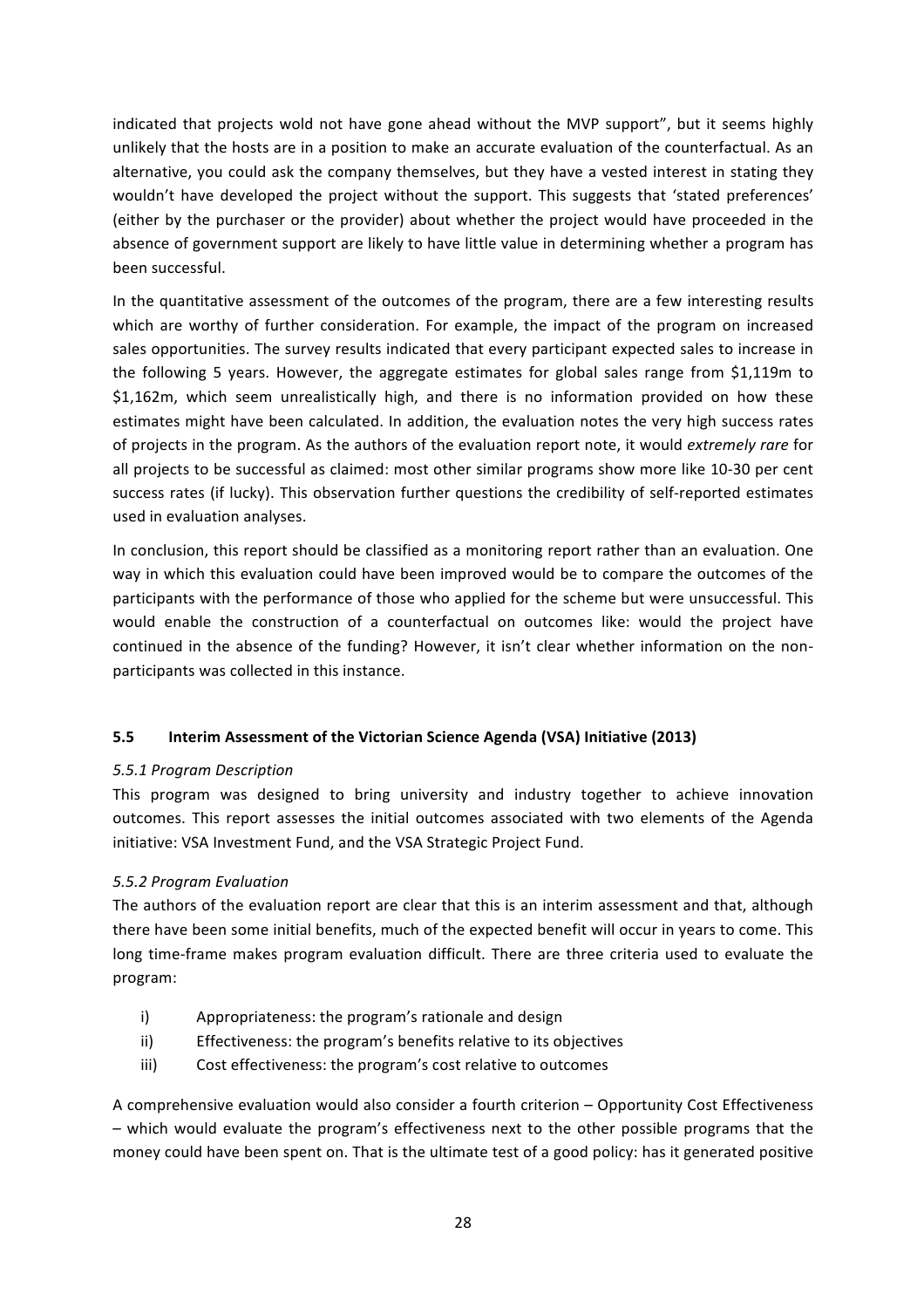returns that are larger than those that i) could have been earned in the absence of the program; or ii) by the next-best alternative program? Unfortunately, this is extremely difficult to evaluate.

The methods used to evaluate the program on each of the three stated criteria were online surveys, interviews with grant participants, and desktop review. On the effectiveness criterion, the report notes the following outcomes:

- 1. 14 lead agencies reported new or substantially improved products as a result of VSA participation, and 11 lead agencies reported generated new or substantially improved processes as a result of VSA participation.
- 2. 52 patents have been applied for and 6 licenses have been granted.
- 3. 18 (of 25) lead agencies reported that the VSA collaboration was successful 'to a great extent'.
- 4. Prizes and awards have been awarded to VSA program participants.

#### *5.5.3 Evaluation Critique and Recommendations*

Like most studies in the innovation literature, these outputs are actually intermediate outputs (not outcomes). The Government's interest in innovation is not a patent grant *per se*, but the productivity improvements, the better health outcomes and the competition benefits that the patent might induce (a point which the report notes). Of course, the benefits take some time to work their way through the system and it is hard to demonstrate the causal effect of the program on these longterm objectives. Nevertheless, some initial estimates of the economic, social and environmental benefits of the program were provided: the economic benefits reported to date were approximately \$63m which are expected to rise to over \$234m over the next 5 years. However, there is no information provided in the interim assessment of how these numbers were calculated, so it is unclear as to how robust these estimates are. In terms of administration costs (and cost effectiveness), DBI spent \$1.91 to manage/administer the \$62.5m program (which represents 3.1% of the total cost).

The report concludes with a tick for the program and provides some possible areas for improvement. From an economic perspective, some statements in the conclusion sound weak: for example, the statement that "The OECD and Commonwealth Government have found that the connectedness between public researchers and business in Australia is suboptimal" seems incorrect. Both agencies have certainly observed that Australia has much lower levels of university-industry collaboration than other countries, but it is not clear whether this is above or below the 'optimal' level of collaboration since we simply don't know the private (or social) rates of return to collaboration. Assuming there is no measurement error, it certainly seems likely that Australia could do more collaboration than it currently does, but we don't know what blockages there might be or whether the government needs to do anything to stimulate more collaboration. That requires a much more sophisticated analysis than we can presently undertake given the paucity of data in this domain in Australia. 

#### **5.6 Summary of Evaluations**

This section of the report provided a detailed summary of the main findings from the evaluations of recent Victorian innovation support programs. In Table 1, a summary of the data collated, methods used and presence of a counterfactual is presented. The Table is organised according to whether the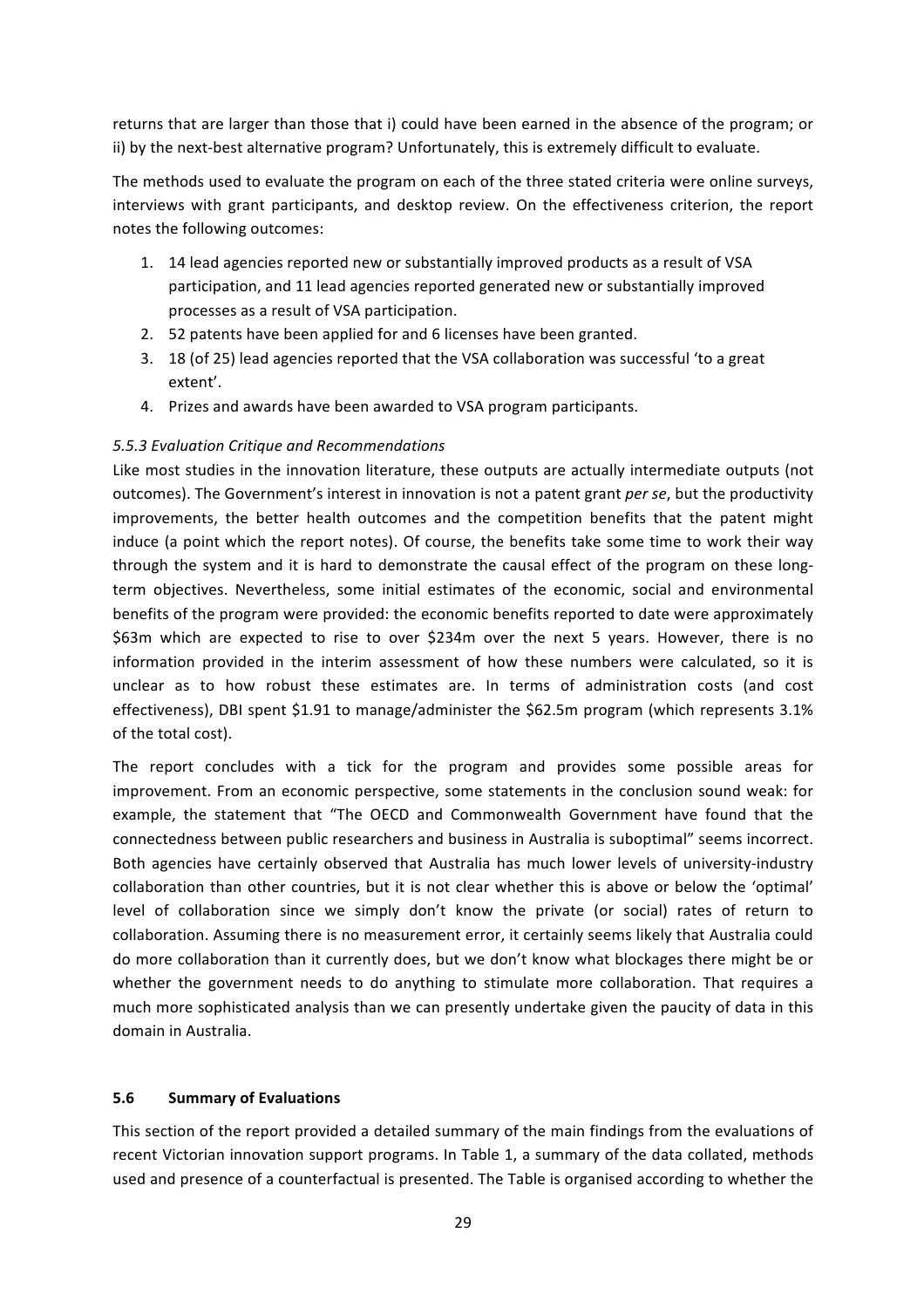evaluation was designed ex ante (Yes or No); the type of data that were used in the evaluation (survey, case study or observational); the analytical method used in the evaluation (experiment, regression, simulation or qualitative); and whether a counterfactual was estimated (Yes or No). This Table is meant as a guide to aid in the evaluation of the evaluations recently conducted at the behest of DSDBI, rather than a definitive account of the characteristics of the perfect evaluation.

Consistent with the framework developed in this Report, the ultimate goal of an evaluation is to consider the *causal* effects of an intervention which typically requires consideration of a counterfactual. But the appropriate method used to perform an evaluation is contingent on the environment in which the policy intervention took place, the quality and availability of existing data (whether it is longitudinal or cross-sectional, the attrition rates of survey participants, etc.) and the ethical/moral/practical considerations surrounding the implementation of specific evaluation methods (e.g. randomised controlled trials). In some situations, it just isn't feasible to implement an evaluation method which will provide clear evidence of a causal effect, but it is something that we should at least aspire to. As a result, it isn't possible to categorically provide a checklist of data and methods that is required to produce iron-clad evidence of causal effects. Instead, this must be evaluated on a case-by-case basis.

Although there are some serious challenges in trying to establish the causal effects of specific programs, it is clear from the summary that the evaluations undertaken fall a long way short of the mark: in fact, not one of the evaluations can be said to have produced robust evidence of the causal effects of the program. In other words, there is still a lot of room for improvement. However, this shouldn't be seen as a direct criticism of the authors of these evaluations: in most instances, they were only working within the existing constraints of the available data and the budget available to conduct the evaluation.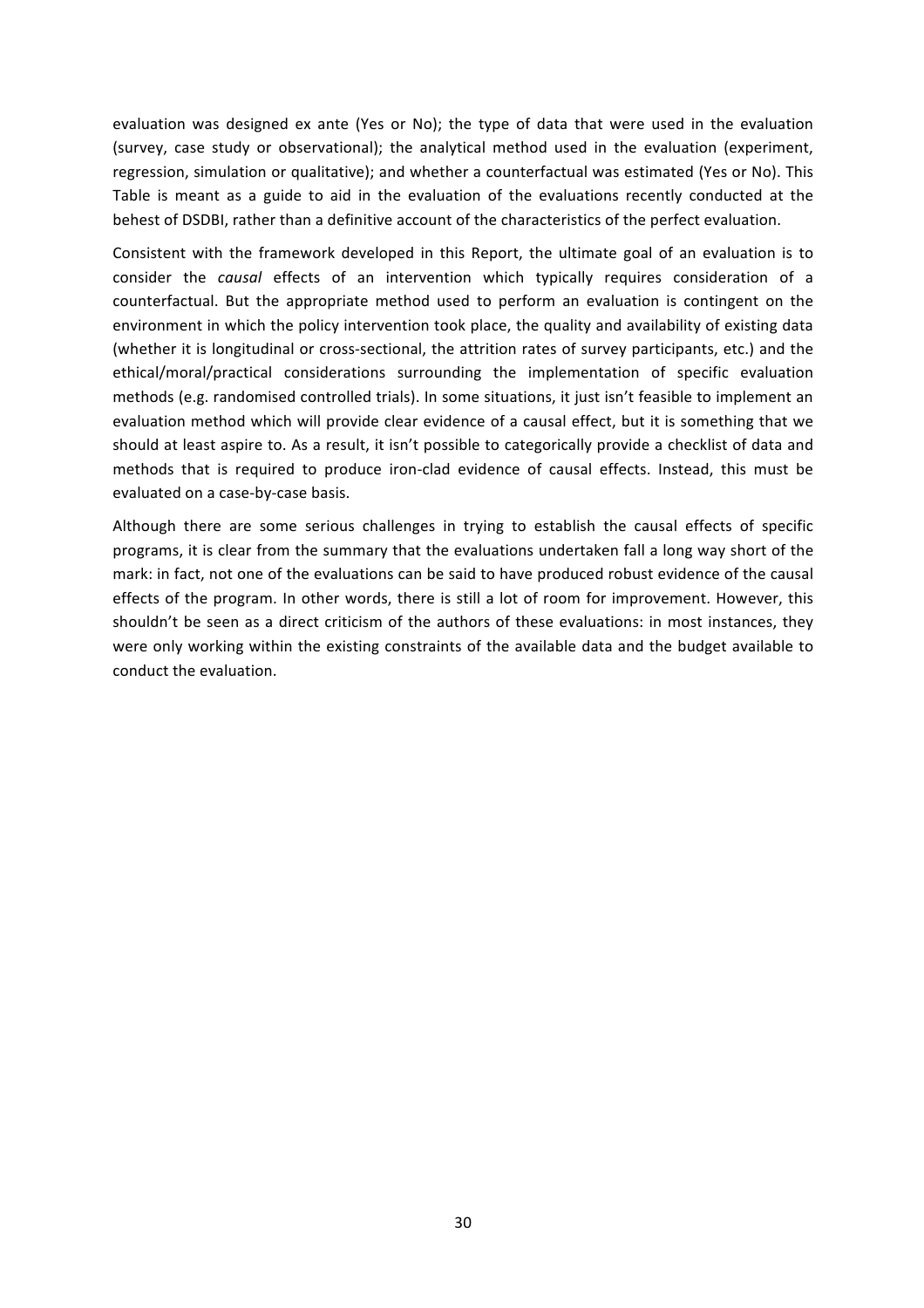| Program                          | <b>Design Ex ante</b> | Data Type |            |               | <b>Analysis Method</b> |            |            |             | <b>Counterfactual</b> |
|----------------------------------|-----------------------|-----------|------------|---------------|------------------------|------------|------------|-------------|-----------------------|
|                                  |                       | Survey    | Case Study | Observational | Experiment             | Regression | Simulation | Qualitative |                       |
| <b>STI Initiative</b>            | N                     |           | N          |               | N                      | Ν          |            |             | Y?                    |
| <b>Healthy Futures</b>           | N                     |           |            |               | N                      | N          |            |             | Y?                    |
| <b>STIUP: Interim Assessment</b> | N                     |           | N          | N             | N                      | N          | N          |             | N                     |
| <b>MVP: Interim Assessment</b>   | N                     |           | Ν          | N             | N                      | N          | N          |             | N                     |
| <b>VSA Initiative</b>            | N                     |           |            |               | N                      | N          | N          |             | N                     |

# **Table 1**: Summary of Program Evaluation Evidence

**Notes**: Y? means that an attempt at constructing a counterfactual was made, but that it had some major limitations.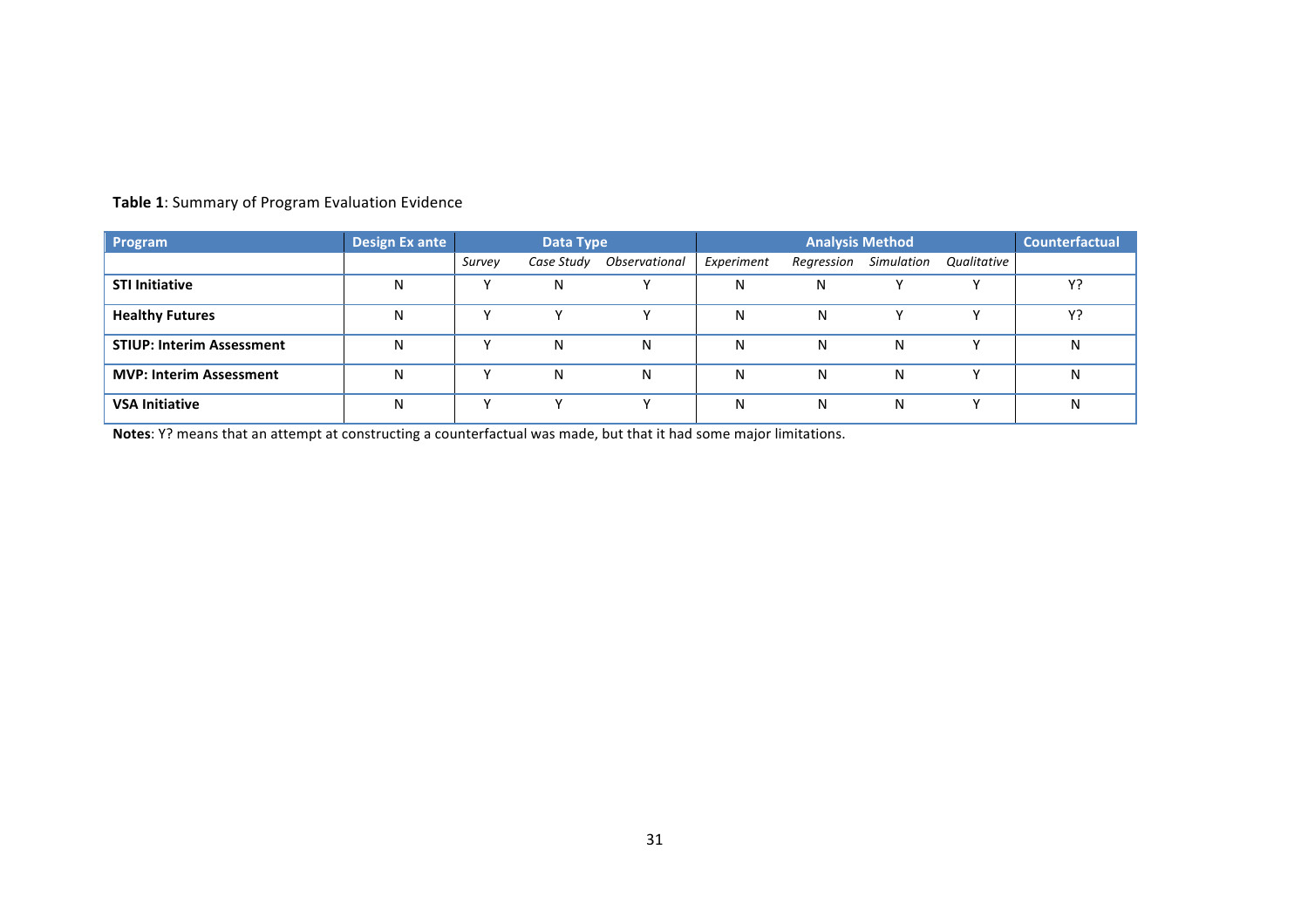# **6. Conclusions**

Evaluating the nation's economic and social policies is important if we are to continue to live in a prosperous nation. Moreover, ensuring that we spend taxpayers' money wisely and prudently is an important part of the covenant between government and the people. Once we accept that evaluation is important, the question is: how should we go about doing it? In this Report, we have outlined the state-of-the-art as it relates to evaluation methods (and the rationale underpinning them). The simple answer to the question posed is that there is no silver bullet that can be applied in all contexts. Although there are lots of good reasons to support randomised controlled trials  $$ indeed, they are the benchmark in science – there are also lots of important limitations to their use in social contexts. These include some ethical issues and some practical limitations. That is, there is a range of interesting policy questions that randomised controlled trials probably cannot answer. These issues should not be overlooked when designing and implementing innovation policy program evaluations. However, it is probably worth invoking Voltaire's famous aphorism "Perfect is the enemy of good" (Voltaire, undated) when evaluating evaluation methods. $^{19}$ 

The evaluation methods considered here are then applied to the standards used to evaluate a range of existing Victorian Government innovation programs. Overall, the standard used to evaluate these programs falls a long way beneath the gold standard set by the randomised controlled trials and the silver standard set by *ex ante* data collections. Rather than producing clean quantitative estimates of the causal effects of the government interventions, the reports by and large rely on simple interviews of participants and back-of-the-envelope calculations rather than rigorous, systematic analysis. This means they are really monitoring (or auditing) reports and not evaluations.

This is not to criticise the authors themselves  $-$  the task of program evaluation is difficult, and is made even more difficult by the fact that they have been asked to evaluate the program *ex post* and undertake an evaluation in a time-frame that does not allow for the necessary data collection. In addition, where data are not available and the programs have macro-, long-term effects, authors have typically relied on CGE modelling which lacks transparency and can be too aggregated to be realistic. Concrete, transparent evaluations of well-defined programs are probably more useful for the Government as building blocks rather than large, ill-defined and opaque evaluations. Moreover, the Government could do more to carefully design *ex ante* a data collection process that would lead to an evaluation with a sensible counterfactual. The credibility of the authors and the commissioning agents would be raised if reports that are essentially monitoring or descriptive reports are not called 'evaluations'.

Nevertheless, in the short-medium term, there is much more that could be done to improve the program evaluation process: continue to work with the ABS to obtain access to unit-record data; think carefully *ex ante* about how to design and implement program evaluation; continue to build capability within the Government with regard to undertaking evaluation; avoid spending money on ex post evaluations that will only produce subjective and unreliable evidence; and develop additional linkages with academics to promote the adoption of best-practice evaluation methodologies. The issues and actions noted here are not unique to Australia: many countries around the world are grappling with them. So, we should also continue to see out best practice methods and technologies

<sup>&</sup>lt;sup>19</sup> This phrase is loosely translated from Voltaire's poem La Begeule: the exact text is "Dans ses écrits, un sage Italien Dit que le mieux est l'ennemi du bien" which is translated as "In his writings, a wise Italian says that the best is the enemy of the good".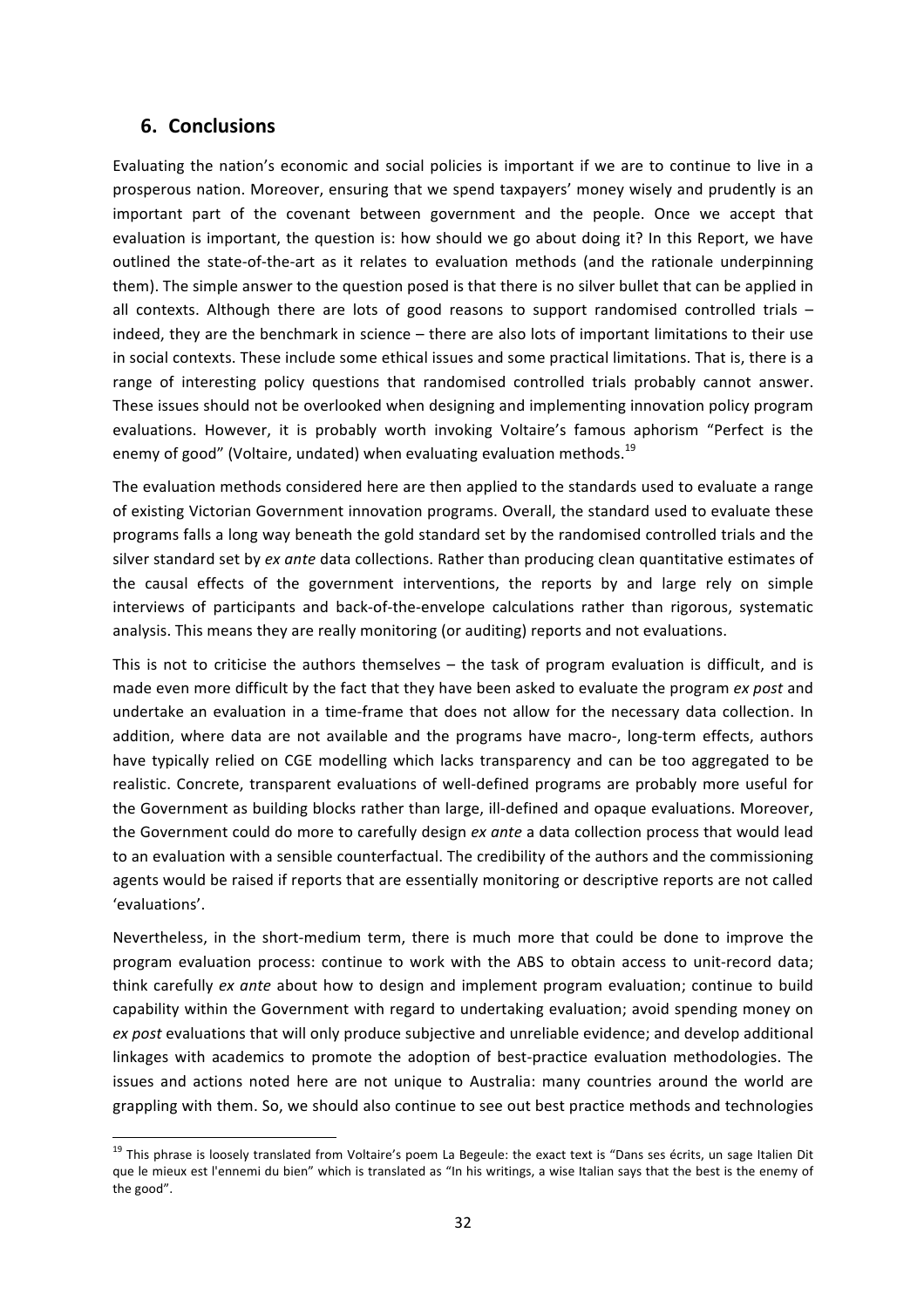and attempt to incorporate them into our evaluations. One such example is the technology used by NORC at the University of Chicago which is designed to provide remote access to secure data (see http://www.dataenclave.org/index.php/home/welcome). There is no reason why Australian data collectors couldn't implement similar technology in Australia, thereby promoting access to confidential unit-record firm data for those in government and academia. This would undoubtedly have a positive impact on the quality of future policy evaluation in this country.

#### *A way forward*

One possible solution to this is that stakeholders - State and Commonwealth government departments of innovation, the Productivity Commission, and academics  $-$  join forces to construct data infrastructure that can enable rigorous policy evaluation to be done quickly and easily. Rather than implementing a new survey  $-$  as was done in order to create HILDA, at great expense to the taxpayer – this could be done by trying to link together pieces of existing administrative data held by various organisations (ideally, the linking would be done by a unique identifier such as an Australian Business Number (ABN)). For example, information on which firms participated in Government innovation programs could be linked to patent and trade mark applications (IP Australia), sales and export data (Australian Bureau of Statistics' Business Activity Statement) and company registration data (Australian Securities and Investment Commission). Via fairly standard techniques – such as the construction of 'treatment' and 'control' groups of firms – this would enable analysis of the effects of government innovation programs on firm survival, productivity, and sales/export growth.<sup>20</sup>

#### **References**

- Angrist, J.D. and Pischke, J.-S. (2010). "The credibility revolution in empirical economics: How better research design is taking the con out of econometrics", *Journal of Economic Perspectives* 24(2): 3-30.
- Banerjee, A.V. and Duflo, E. (2011). *Poor Economics: A Radical Rethinking of the Way to Fight Global* Poverty, Public Affairs Publishers.
- Banks, G. (2009). "Evidence-based policy making: What is it? How do we get it?", ANU Public Lecture Series, presented by ANZSOG, Canberra, February.
- Baily, M.N., Hulten, C., and Campbell, D. (1992). "Productivity Dynamics in Manufacturing Plants", *Brookings Papers on Economic Activity: Microeconomics*, 187–249.
- Bloom, N., Eifert, R., Mahajan, A., McKenzie, D. and Roberts, J. (2013). "Does management matter? Evidence from India", *Quarterly Journal of Economics* 128, 1-51.
- Davis, S.J. and Haltiwanger, J. (1990). "Gross Job Creation and Destruction: Microeconomic Evidence and Macroeconomic Implications", in *National Bureau of Economic Research Macroeconomics* Annual, Cambridge, MA: MIT Press, 123-168.
- Davis, S.J. and Haltiwanger, J. (1992). "Gross Job Creation, Gross Job Destruction and Employment Reallocation", Quarterly Journal of Economics 107, 819-864.

 $20$  This is exactly the approach the Melbourne Institute is adopting to evaluate the effects of DSDBI's innovation programs (Project #1 of the Research Partnership with the Melbourne Institute).